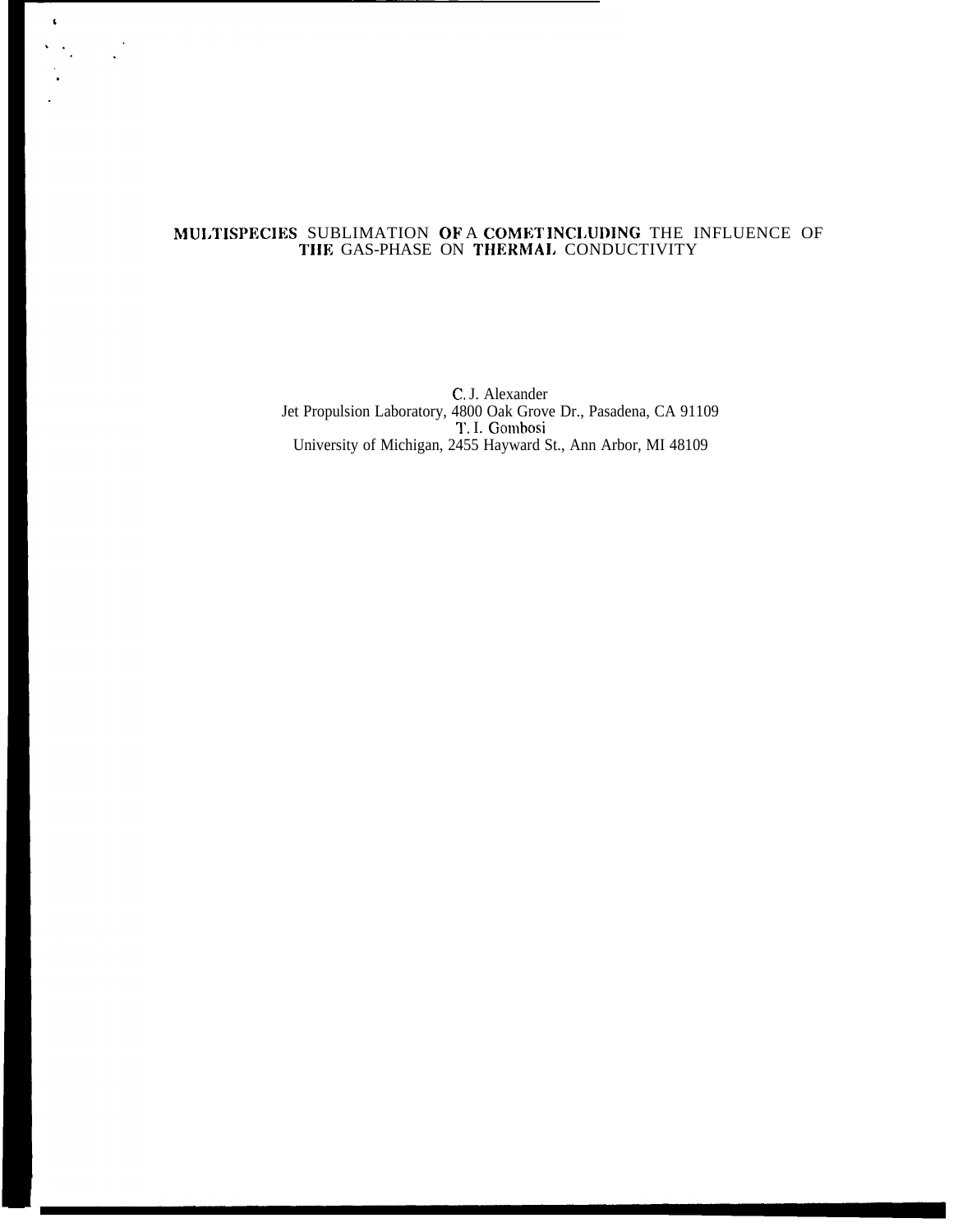### **Abstract**

The heat transfer process that results from gaseous diffusion through the nucleus is shown to play a significant role in modeling comet nuclei. In this paper, a comprehensive comet nucleus model is presented which simulates the eftlux of gas from surface and interior layers, The model includes 3 volatile components; CO,  $CO<sub>2</sub>$ , and  $H<sub>2</sub>O$ , and a siliceous dust component. Mass, momentum, and energy balance equations are solved at the surface and interior layers. Equations of state for ices based on the latest thermodynamic data; the Brown and Ziegler [1979] relationship for the sublimation of C02 and CO at low pressure and the Lowe [1977] expression for water vapor at low pressure are used with the model. Variability in the matrix parameters of density, porosity, friability, tortuosity, pore radius of the matrix, and phase of the interstitial ices, are options explored with the model. Results in the form of total gas production rates are compared with measured cometary light curves from comet P/Halley.

# . .

# **Introduction**

Comets are among the most interesting of solar system objects because of their possibly pristine character, yet potential for complex surface geology, complex thermal history, and surface processing to form complex organic refractory material. During it's traversal of deep space, and through a perihelion passage, cometary ices can undergo a variety of changes including changes of phase, sublimation of the material, diffusion of molecules within the nucleus, and changes in the thermal conductivity. These phenomena are strongly influenced by changes in the microtexture of ices of the nucleus during the heating associated with a perihelion passage. Modeling is performed of these processes to determine among other things, the internal temperature evolution and total gas production of the nucleus. These are found by accounting for the feedback effect of heat transport to the nucleus interior, gas transport through and out of the nucleus, and the relative size of a dusty overlayer, or mantle. Significant heating of the icy matrix of the nucleus results in rapid sublimation and buildup of an evacuated silicate layer, however, build up of too thick a mantle inhibits gas production and insulates the interior from the effects of insolation.

The model contains 3 volatile constituents, CO, CO<sub>2</sub>, and H<sub>2</sub>O, as well as a dust component. The model also explores the effects of a number of different free parameters on cometary outgassing, such as the tortuosity of the porous structure, the porosity itself, the pore radius size, the albedo, and the friability of the matrix. Models of this kind are severely hampered by the lack of constraints. Unknowns include some fundamental properties such as the microtexture of the material, the thermal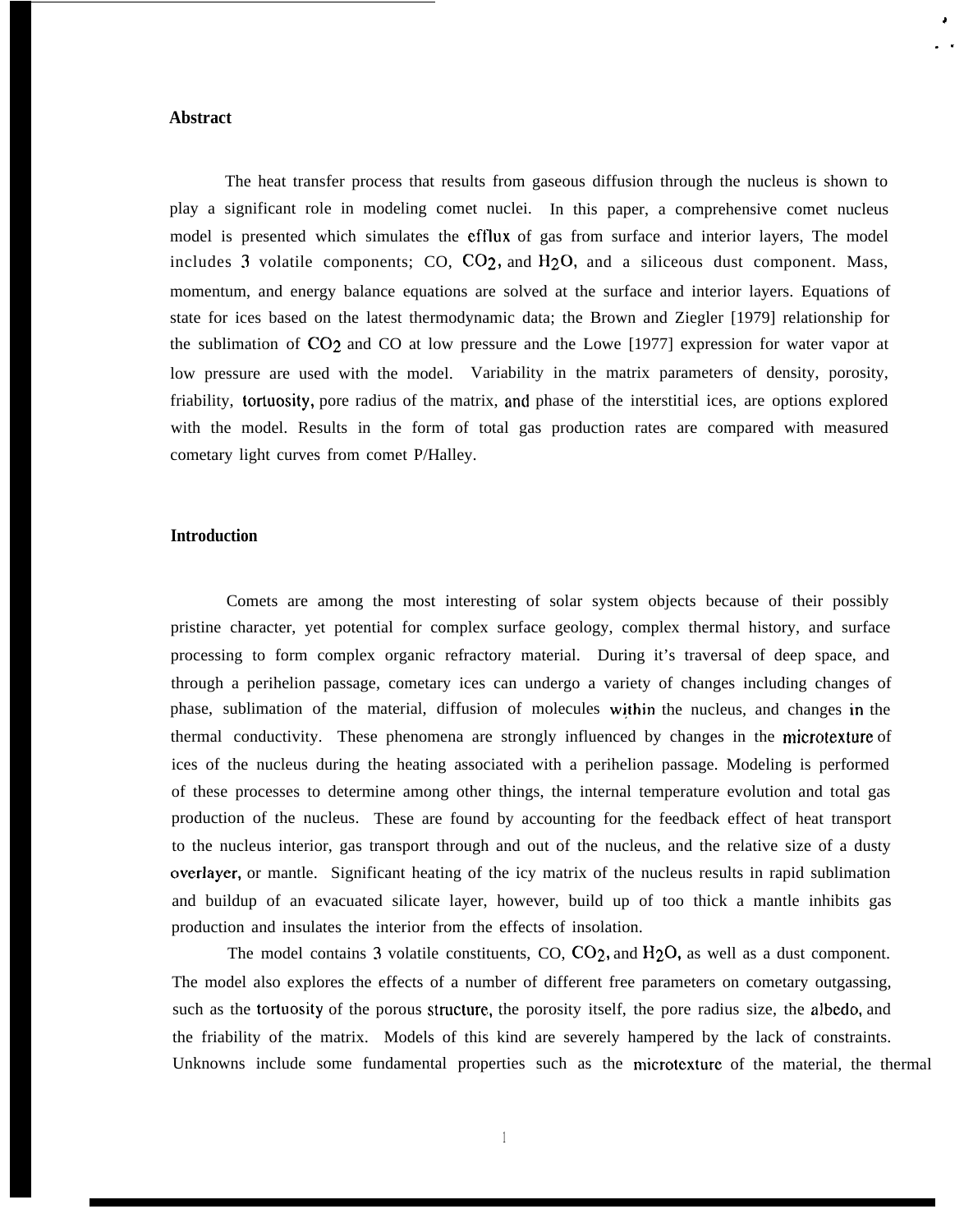conductivity of the material, and the equation of state which governs the sublimation, This model incorporates some versatility in the parameter regimes used. In addition to the ability to tweak some simple parameters such as the albedo and friability, the model also explores some fundamental differences among thermal conductivity models, models of gas kinetic regime, and changes to the equation of state governing gas production. OH measurements from various comets, including comet P/Halley are used to provide constraints on the output of the model, namely the total gas production.

We modeled the thermal conductivity in a way suggested by Smoluchowski [1982] to account for heat transport by the vapor phase within the nucleus. Accounting for heat conduction due to the vapor phase proved to be the most significant change to all the physical parameters which were used with the model, The efficacy of the vapor phase derives from the porosity of the nucleus structure itself. In a very porous structure, latent heat is released when the vapor diffuses to a colder place within the matrix and recondenses. Smoluchowski [1982] predicted the importance of the role of the vapor contained in pores on the conductivity of the nucleus. According to Smoluchowski [1 982] neglect of this important physics would result in a calculated gas production rate which would be anomalously low. Anomalously low values for total comet gas production were what we found until we accounted for the physics of this process.

### **Nucleus Geometric Construction**

The thermal properties of the nucleus are intricately linked to the geometric properties of the matrix, therefore a consideration of the geometric construction of the nucleus on a microscopic level is in order. Comets are possibly formed in a unique manner in which the ices and solids condensed into a disordered structure where the porosity is very large. Greenberg and D'Hendecourt, [1985] have shown that at some point in time ices of carbon monoxide, carbon dioxide, methane, ammonia, water, and assorted other volatiles condensed onto 0.5 pm- 100pm siliceous and carbonaceous grains that had previously condensed out of the solar nebula, There are a, number of different structures suggested for these grains, but typically, a small, stony, porous core of siliceous, carbonaceous or perhaps metallic origin is overlain with ices. A number of these cores, melded together, form an idealized cometary dust grain [Fechtig and Mukai, 1985].

The nominal, water ice matrix is composed of an oxygen atom of one of the molecules acting as the center of a regular tetrahedron, the angles of which are occupied by other oxygen atoms. Every oxygen atom on the summit of a tetrahedron is the center of another tetrahedron oriented upside down with respect to the first. Distortion of the bond angle between the water molecules causes a new ice structure to be formed. The structure is hexagonal if the angles of the tetrahedral are superposed. The structure is cubic if the second tetrahedron is rotated by an angle of 600 . The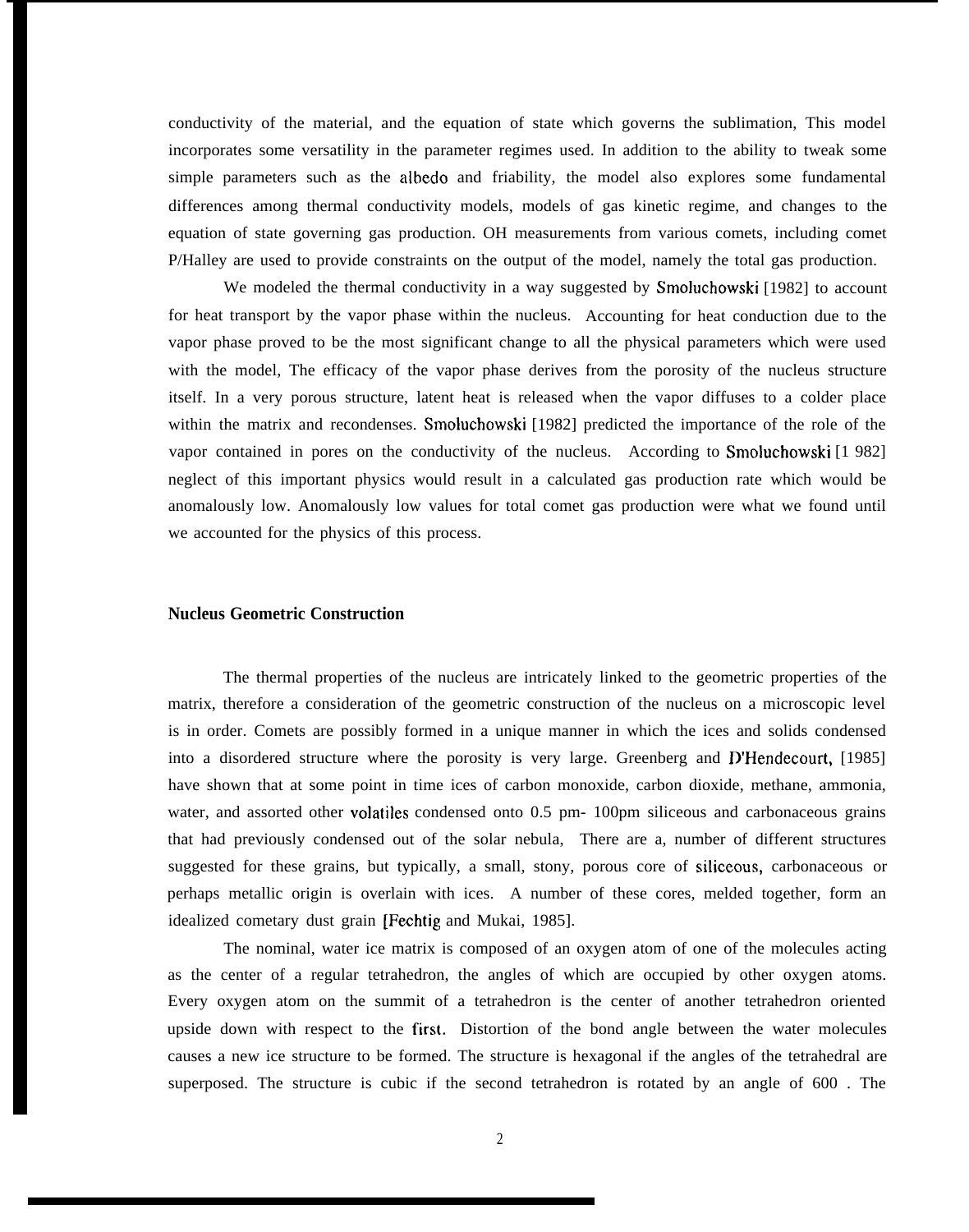structure is amorphous if no long-range correlation exists between the orientations of the tetrahcdra. Pristine ice at lowest temperatures  $(T<136 K)$  is amorphous. Cubic ice forms at temperatures between 110 and 150 K. At 200 K cubic ice irreversibly transforms to hexagonal ice. Experiments show amorphous ice at low temperatures is stable, and can accommodate the hosting of guest volatilcs of another species,

.,

The structure of a comet nucleus may be porous at many different size scales, from the angstrom to the millimeter size range. Condensing water vapor does not always adopt the nominal tetrahedral structure, thus there will be pores as a feature of the water matrix. On a larger scale, the material does not compact as it accumulates resulting in a matrix with a macrotexture likened to a woolen carpet. Silicate grains accumulating under vacuum conditions are found to have a "birds nest" structure, a loosely packed aggregate structure where the grains are vesicular in form, This texture produces voids in the structure which can be likened to channels, on the order of microns to millimeters in scale. Ice which condenses at low temperatures (<100 K) may have an amorphous, or glass-like form, and still have a large porosity, on the scale of angstroms to microns.

The model explains the simultaneous outgassing of different volatile species by assuming the comet to be structured as a porous medium containing water ice, and sufficient unencapsulated CO and C02 to produce significant sublimation. A schematic of the structure assumed is shown in figure 1. Upon heating, gaseous volatiles filter through the porous overlying dust and ice layers and escape. The model does not yet account for the transition from amorphous to cubic or hexagonal ice, nor have we constructed the model with the capacity to change porosity in mid-calculation, Failure to account for these time-dependent processes in the model may prove to be significant,

## **The Thermal Model**

#### Macroscopic Heat balance

To mode] this structure, an approach was used which is based upon that of **Brin** and Mendis [1979], and Houpis et al. [1985], with the assumption of a chemically differentiated nucleus, That is, it is assumed that an initially homogeneous layer composed of a mixture of molecular ices becomes differentiated upon heating into sub-layers (mantles) which are evacuated of the more volatile ices from the layer below. In a mixture of CO, C02, dust and water, for example, where CO is the most volatile of the constituents, and C02 the second most volatile, the nucleus will eventually separate into layers, the first of which is constituted of dust, a second which is constituted of water and dust, a third which is constituted of C02, water, and dust, and finally an undifferentiated core constituted of CO, C02, H20 and dust. Figure 1 depicts this structure. For ease of calculation, the mode] assumes that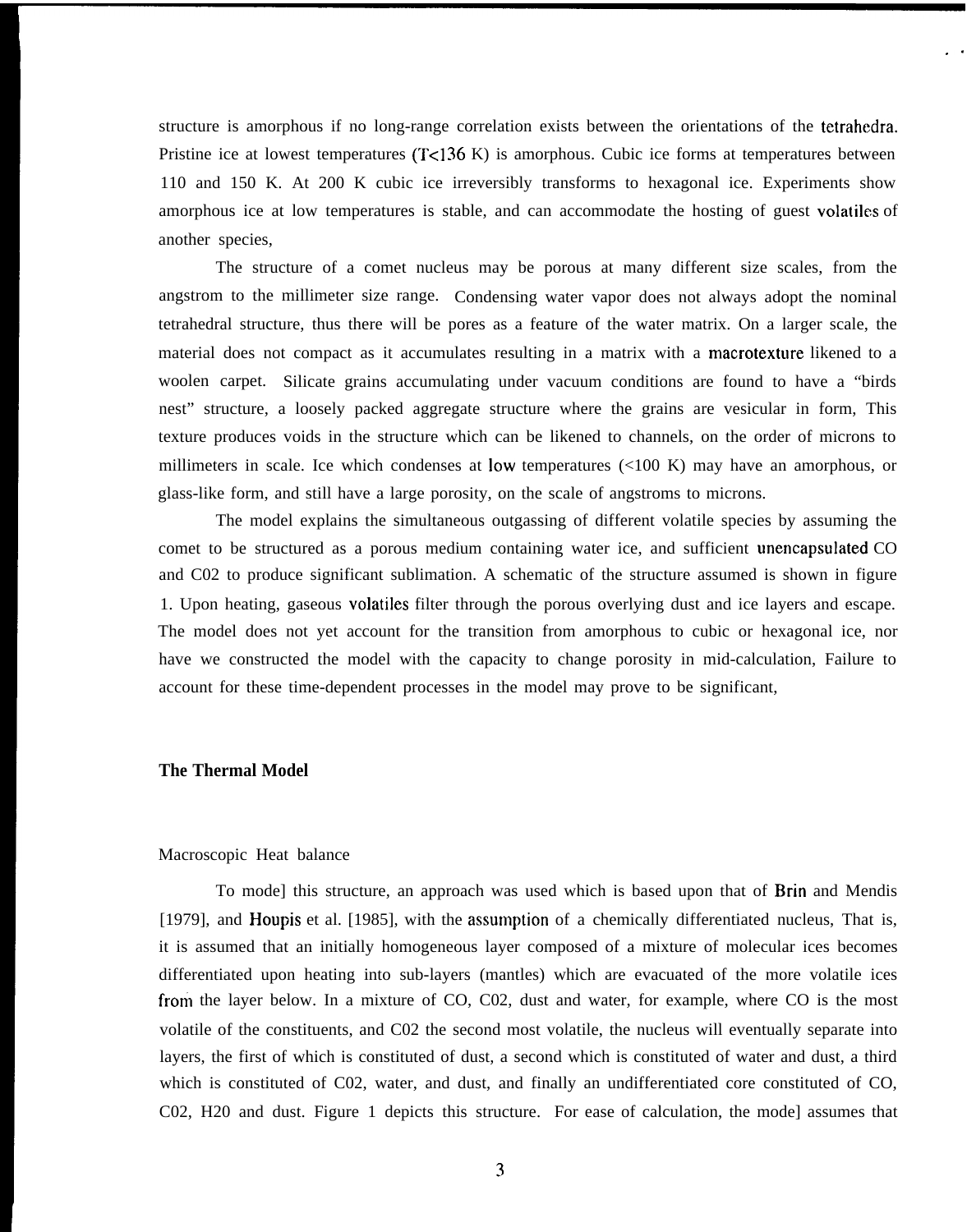there is a surface of sublimation for each volatile constituent, and that surface exists only at the uppermost edge of the layer, there is no sublimation within a layer. For example, water sublimation occurs only along the crossectional area of the interface between the layer constituted of dust and the layer constituted of dust and water,

With this construct, energy balance equations can he applied to four nucleus interfaces, the nucleus surface, the water layer interface, the C02 layer interface, and the CO layer interface. It is assumed that heat is not conducted to the deep interior of the comet and that the heat conducted to the interior is equivalent to the total energy available for sublimation. The energy balance equation at the nucleus surface is written as the balance between the absorbed solar radiation flux and a combination of blackbody reradiation, vaporization of surface volatiles, and conduction of heat to the interior:

$$
\frac{(1-A)}{d^2}J = \varepsilon \sigma T_4^4 + \frac{\partial}{\partial z} \left( \kappa(T) \frac{\partial T}{\partial z} \right)_{z=0}
$$

where  $\varepsilon$  is the emissivity,  $\sigma$  is the Stefan-Boltzmann constant,  $N_A$  is Avogadro's Number, *T* is the temperature, and T4 is the surface temperature. The first term of the left hand side is the absorbed radiation flux, where  $(J)$  is the solar insolation,  $(A)$  is the albedo of the material, and  $(d)$  is the distance from the sun. The first term of the right hand side is the net blackbody re-radiation of the body, the second term is the divergence of the heat flux vector in one dimension.

The sublimation rate of a given species,  $dq$ , is equivalent to  $Ldm$ , where L is the latent heat per mole and *m* is the mass undergoing transition. *Dm* is also equivalent to the gas production rate,.  $Z$ . Since the gas is considered to be sublimating from an area comprising the surface of a given layer, the gas flux is multiplied by the fraction of area,  $f$ , of the volume undergoing sublimation, The heat flux at the surface therefore is;

$$
dq_{surface} = \sum_{s=all \text{ volatiles}} \frac{L_s f_s \dot{Z}_s}{N_A}
$$

This yields a surface energy balance equation of

. .

y balance equation of  
\n
$$
\frac{(1-A)}{d^2}J = \varepsilon \sigma T_4^4 + \sum_{s \text{all volatiles}} \left( \frac{L_s f_s \dot{Z}_s}{N_A} \right)
$$

Temperatures of the interior layers are obtained via integration of the energy balance expressions forthe other three interfaces. The constant of integration is equivalent to the energy of sublimation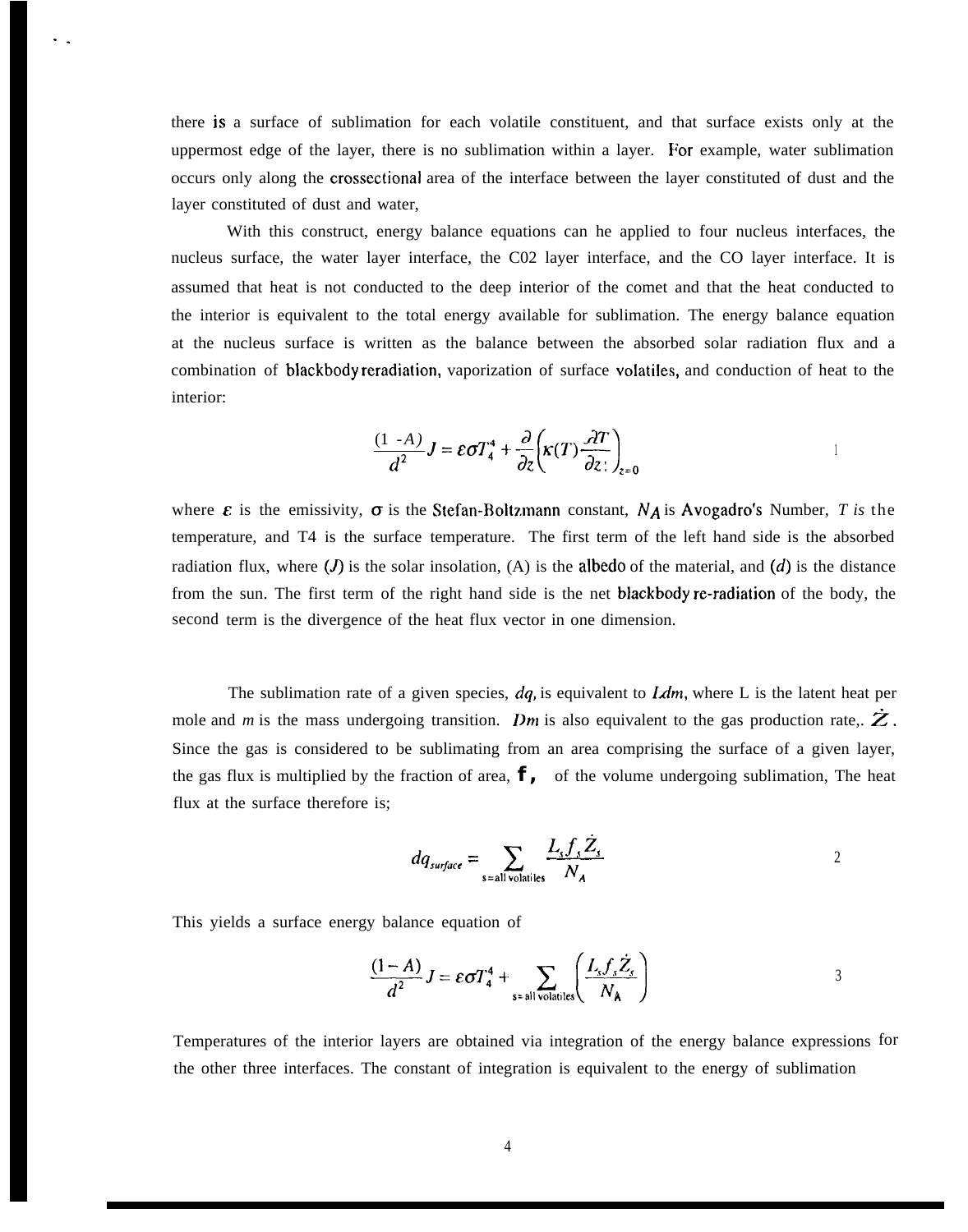Interior layer temperatures are dependent upon the values chosen for the conductivity of the layer,  $\kappa(T)$ . In this paper we present the results of models which make use of two different regimes of thermal conductivity. Currently we run the model with either of these two regimes. This method provides the groundwork for allowing the program to change regimes in mid-calculation. In the future this will allow us to model time-dependent effects such as the change from amorphous to crystalline ice. In the first regime the thermal conductivity was modeled after [Klinger, 1981], where  $\kappa(T) = \alpha^*/T$ . A value of  $a^* = 5.67 \times 10^4$  ergs/cm/sec was used, to reflect the fact that the nucleus matrix material *is* more irregular and inhomogeneous than that laid down in the laboratory under controlled conditions, The thermal conductivity of the C02 layer is taken to be identical to that of the water layer (et\*  $*=$  et\*). Thus expressions for the temperatures of the two interior layers are given by:

$$
T_2 = T_1 \exp\left(\frac{\Delta_1}{\alpha^{**}} \left[ \frac{L_{co} f_{co} \dot{Z}_{co}}{N_A} \right] \right)
$$

,

$$
T_3 = T_2 \exp\left(\frac{\Delta_2}{\alpha^*}\left[\sum_{s=\cos\omega_2}\frac{L_s f_s \dot{Z}_s}{N_A}\right]\right)
$$

For the dust layer,  $\kappa(T)$  is taken to be constant,  $\kappa_0$ , where  $\kappa_0$  is 60 ergs/cm/K/sec measured from silicate moon rocks [Fountain and West, 1970]. Therefore the surface temperature is given by

$$
T_4 = T_3 + \frac{\Delta_3}{\kappa_o} \left[ \sum_{\text{s=all volatiles}} \frac{L, f_s \dot{Z}_s}{N_A} \right]
$$

This regime is characterized by the fact that the thermal conductivity of the ice component is an inverse function of temperature.

In the second regime of thermal conductivity, the conductivity of the icy component is modeled as an effective thermal conductivity which accounts for the effects of the vapor phase upon the heat conduction within the layer, after Smohrchowski [1982]. Gaseous diffusion through the nucleus results in a heat transfer process similar to that of conduction where the gas exchanges heat with the solid material and reduces the thermal gradient in the interior. Smoluchowski [1982] predicted the effective thermal conductivity of porous ices of various compositions as functions of temperature and porosity, and showed that the dependence of this effective conductivity on temperature is more nearly a direct relationship rather than an inverse relationship. At present we model this effective thermal conductivity as a linear relationship with two slopes; for temperatures less than 189K,  $m_{1,iv}=280$  ergs/sec/cm/K<sup>2</sup>,  $b_{1,iv} =1.1x$  10<sup>4</sup> ergs/see/cm/K, otherwise  $m_{2,iv}=800$ ergs/sec/cm/K<sup>2</sup>,  $b_{2,icy} = 1.1x104$  ergs/sec/cm/K,. More correctly the effective thermal conductivity is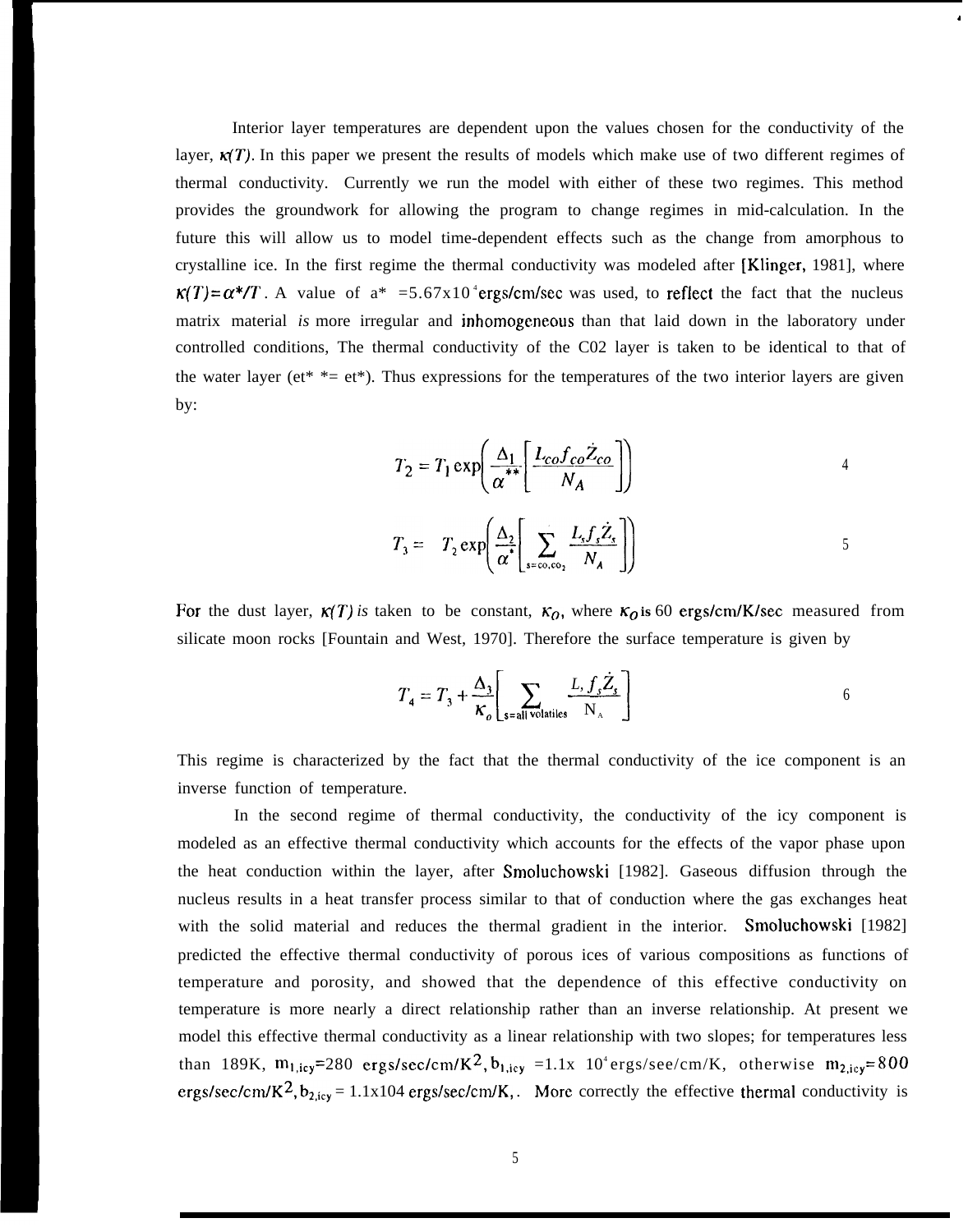the geometric addition of the thermal conductivities of each volatile, both for the medium of the ice/grain mixture and the vapor phase, and is not a linear relationship.

Recent work by Cahill et al., [1992] provides the thermal conductivity of amorphous silicate solids at very low temperatures (30 K). This thermal conductivity may also be modeled as a linear relationship with two slopes; for temperatures less than 175K,  $m_{1,silicate}= 508 \text{ ergs/sec/cm/K}^2$ , b<sub>1, silicate</sub> 5.833x 10<sup>3</sup> ergs/sec/cm/K, otherwise m<sub>2</sub>, silicate = 200 ergs/sec/cm/K<sup>2</sup>, b<sub>2</sub> silicate = 6.0x 104 ergs/sec/cndK. Only one run was performed with this change to the silicate thermal conductivity (see figure 6), however work with this relationship suggests that the thermal conductivity of the silicate component may be more consistent with that of disordered crystals. In this regime, where the thermal conductivity is a linear relationship with temperature, the temperatures of the interior layers are given as a quadratic,

$$
\frac{m}{2}T_{2,3,4}^2 + bT_{2,3,4} - G = O
$$

where m and b are the slopes and intercepts given above appropriate for the layer, and

$$
G = \frac{m}{2} T_{1,2,3}^{2} \left[ b T_{1,2,3} + \sum_{s=[(2,3,4)-1] \text{ volatiles}} f_{s} \frac{\dot{Z}_{s}}{N_{A}} \right]
$$

Values for other parameters are given as follows, and in table 1. As the nominal case, density values appropriate for hexagonal ice were adopted. The density of pure CO at extremely low pressures is not available in standard references and was derived. CO packs in a face-centered cubic structure near temperatures of 2.3 K [Barrett and Meyers, 1965] therefore the density of 2.106  $g/cm<sup>3</sup>$ can be obtained, where Sanford and Allamandola, [1988], give, the size of the CO lattice site in pure CO as 3.4  $\times$ 3.4  $\times$ 4.6  $\lambda$ <sup>3</sup>. The latent heat release for the water phase transition is assumed constant with temperature (Newitt et al., [1956]),  $LH2O = 5.0X101$  l ergs/mole. Laboratory measurements of latent heat for pure C02 show a linear relationship with temperature, where the slope *mLco2 =* -3.0308x 108 erg/mole/K and the intercept  $b_{LCO2} = 3.0915x \, 10^{11}$  erg/mole, [Newitt et al., 1956]. The range of laboratory measurements used by Newitt et al., [1956] (143 -217 K) are higher than the corresponding ranges for CO used by the model, nevertheless it is assumed that the relationship still holds. The latent heat of CO is also linear, with  $mLCO = -3.6949 \times 108$  erg/mole/K and  $bLCO =$ *1.0496x* 1011 erg/mole, Leah [1956]. The temperature range of laboratory measurements used by Leah [1956] for this determination of  $LCO$  was 5S-62 K and this is consistent with the temperatures in the core.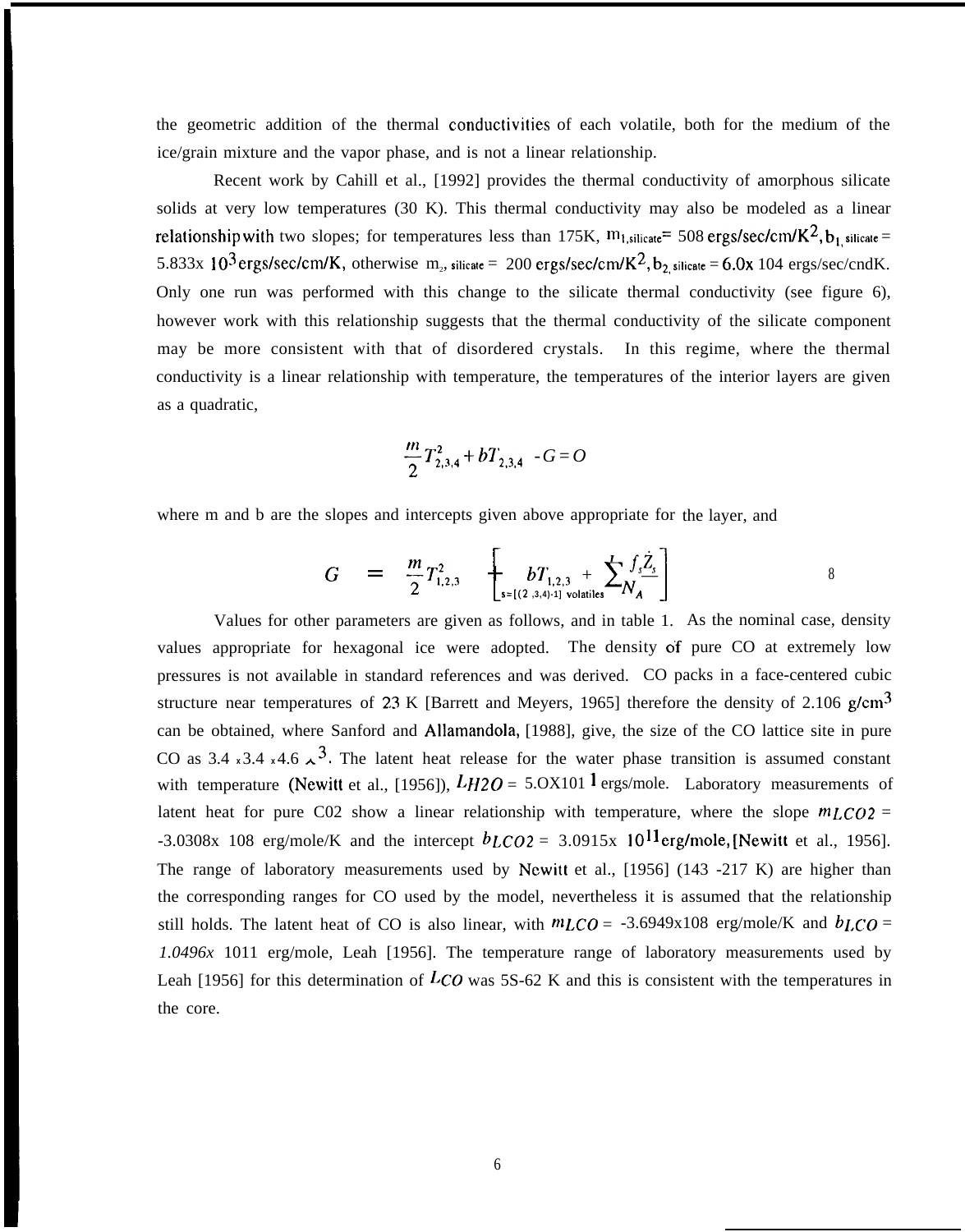Equations Of State For Low Pressure Ices

Different regimes were also used to account for the relationship of the temperature dependence of vapor pressure for the various volatile constituents. The Clausius-Clapeyron relation, formulated for an ideal gas over a plane surface, may not be an appropriate standard in the astrophysical environment. To find the vapor pressure, the Clausius-Clapeyron relationship must be integrated. The constant of integration is evaluated via laboratory measurements, which are performed for vapor pressure changes over a wide temperature range. Use of the latest thermodynamic information may provide more accurate estimates of the sublimation rates. Goff and Gratch [1946] integrated the Clausius-Clapeyron equation for the departure of water vapor from an ideal gas and performed a curve fit to numerically tabulated salutation vapor pressures, to give another relation for water vapor, namely the Goff-Gratch relationship (valid for temperatures in excess of 2.00 K). Recently, for ease, speed, and efficiency in computation, polynomial approximations to the Goff-Gratch equation have been performed. One of these, Lowe [1 977], recommended by Gibbons, [ 1990], for speed of calculation where multiple calculations of the saturation vapor pressure are required and given below, is used with the model.

$$
P_{h2o}(hPa) = (a_0 + T(a_1 + T(a_2 + T(a_3 + T(a_4 + T(a_5 + a_6))))))
$$

Similarly, Brown and Ziegler, [ 1979], presented curve fits to tabular data of the heat of vaporization, and the heat capacity for CO and C02 in low temperature low pressure regimes,

$$
P_{\text{co2}}(\text{torr}) = \exp \left[ A_{0_{\text{co2}}} + \frac{A_{2_{\text{co2}}}}{T} + \frac{A_{2_{\text{co2}}}}{T^2} + \frac{A_{3_{\text{co2}}}}{T^3} + \frac{A_{5_{\text{co2}}}}{T^5} \right]
$$
 10

$$
P_{\rm co}(\text{torr}) = \exp\left[B_{0_{\rm co}} + \frac{B_{1_{\rm co}}}{T} + \frac{B_{2_{\rm co}}}{T^2} + \frac{B_{3_{\rm co}}}{T^3} + \frac{B_{4_{\rm co}}}{T^4} + \frac{B_{5_{\rm co}}}{T^5}\right]
$$
 11

The coefficients for these expressions are given in table 2.

Gas Production

Given the geometric construction of the model, as an ice/grain matrix with a large porosity, and the rarefied nature of the gas, the mean free path of molecular flow will be longer than the dimensions of the flow space. An expression for gas flux for molecular flow in the Knudsen regime, therefore, is required. The gas flux of species  $s$  is given by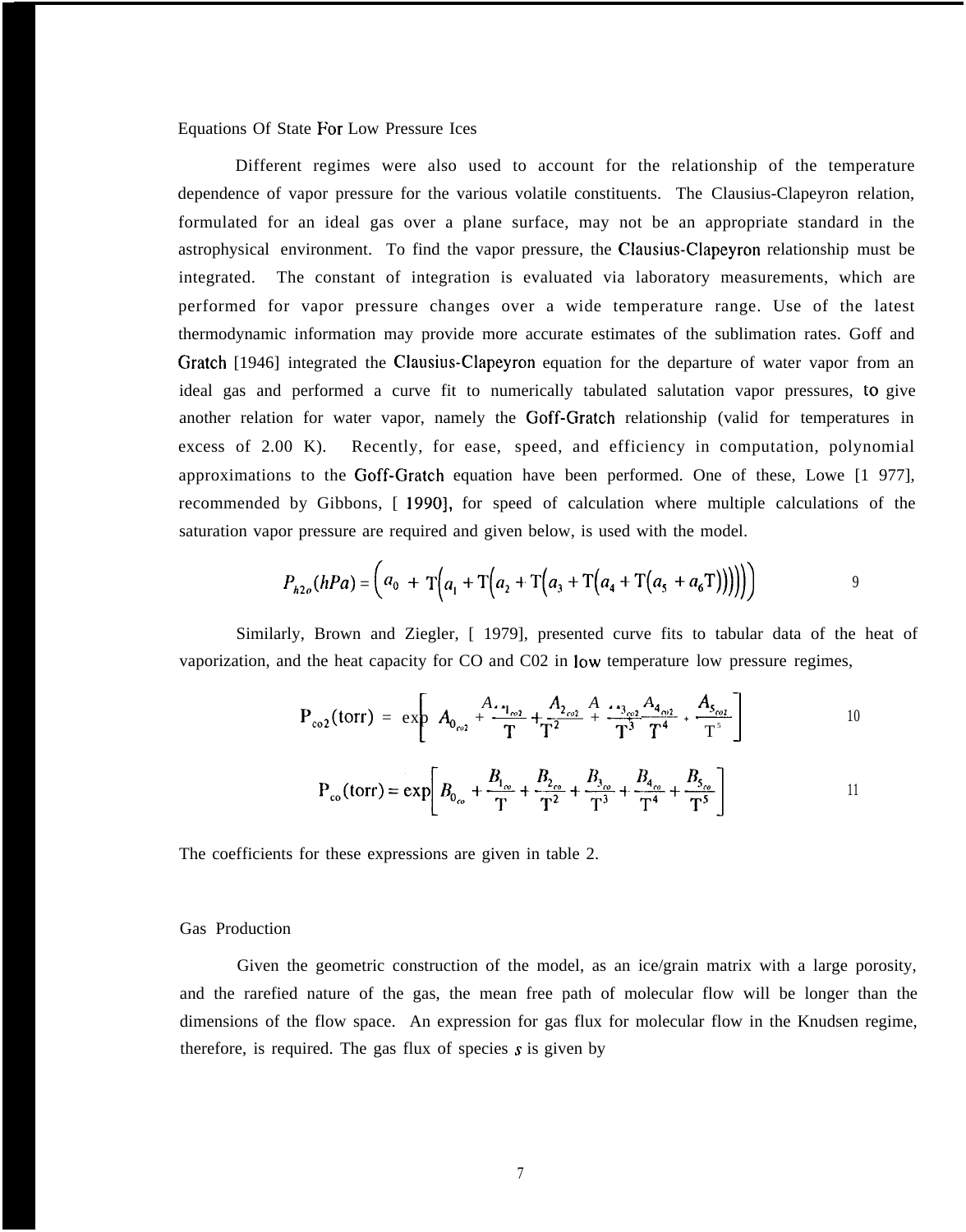$$
F_s = \frac{4}{3} \sqrt{\frac{2kT_s}{\pi m_s}} r_0 \frac{dn_s}{dz}
$$

where the geometric factor of  $4/3$  represents the permeability of the presumed medium,  $r_0$  is the mean pore radius,  $ms$  and  $T_s$  are the mass and temperature of species s, respectively. In steady flow,  $F$ must be constant, therefore the density gradient is uniform and can be replaced by  $\Delta n/l$  where l is the length of an assumed tube and  $\Delta n$  is the difference in density between the ends of the tube. In this expression 1 is just the tortuosity times the layer thickness *A.* As the nominal case, the number density,  $n<sub>s</sub>$ , for each species s is taken from the Clausius/Clapeyron expression for the mass undergoing transition:

$$
\frac{d \ln P}{dT} \frac{L(T)}{RT^2} \tag{13}
$$

where  $P$  is the vapor pressure, L is the latent heat, and  $R$  is the universal gas constant. The latent heat is assumed to be a linear function of temperature, where values for the constants  $m_s$  and  $b_s$  were given earlier. Upon integration and substitution;

$$
n_s = n_o \left(\frac{T_o}{T_s}\right)^{\left(1 - \frac{m_s}{N_A k}\right)} \exp\left[\frac{b_s}{N_A k} \left(\frac{1}{T_o} - \frac{1}{T_s}\right)\right]
$$

where  $T_0$  is a species' reference temperature. Consequently

$$
\dot{Z}_s = m_s \frac{4}{3} \sqrt{\frac{2kT_s}{\pi m_s}} r_0 \frac{n_s}{t_m \Delta_s}
$$

where *ms is* the mass of the species, the length of the tube is given by the mantle thickness A times the tortuosity factor,  $t_m$ . The number density can also be taken from the Lowe [1977] expression (equation 9) for water vapor, and from the Brown and Ziegler [2979] expressions (1 O, 11) for *C02* and CO.

Benkhoff and Huebner [1995] demonstrated the importance of heat transport to the body by multi-directional gas phase diffusion through the interior of the nucleus for a multicomponent gas. A gas production rate can be derived which specifically applies to a multicomponent gas in the Knudsen regime and correctly accounts for a second component of diffusion which overcomes resistance to diffusion or loss of momentum by the gaseous flow to the walls. This second component of diffusion (designated non-equimolar flux or diffusion slip flux, Kaviany, [1 9911, Mason and Malinauskas, [1983], and Cunningham and Williams, [1980]) accounts in a more sophisticated manner for the permeability of the material through which the gas must flow and is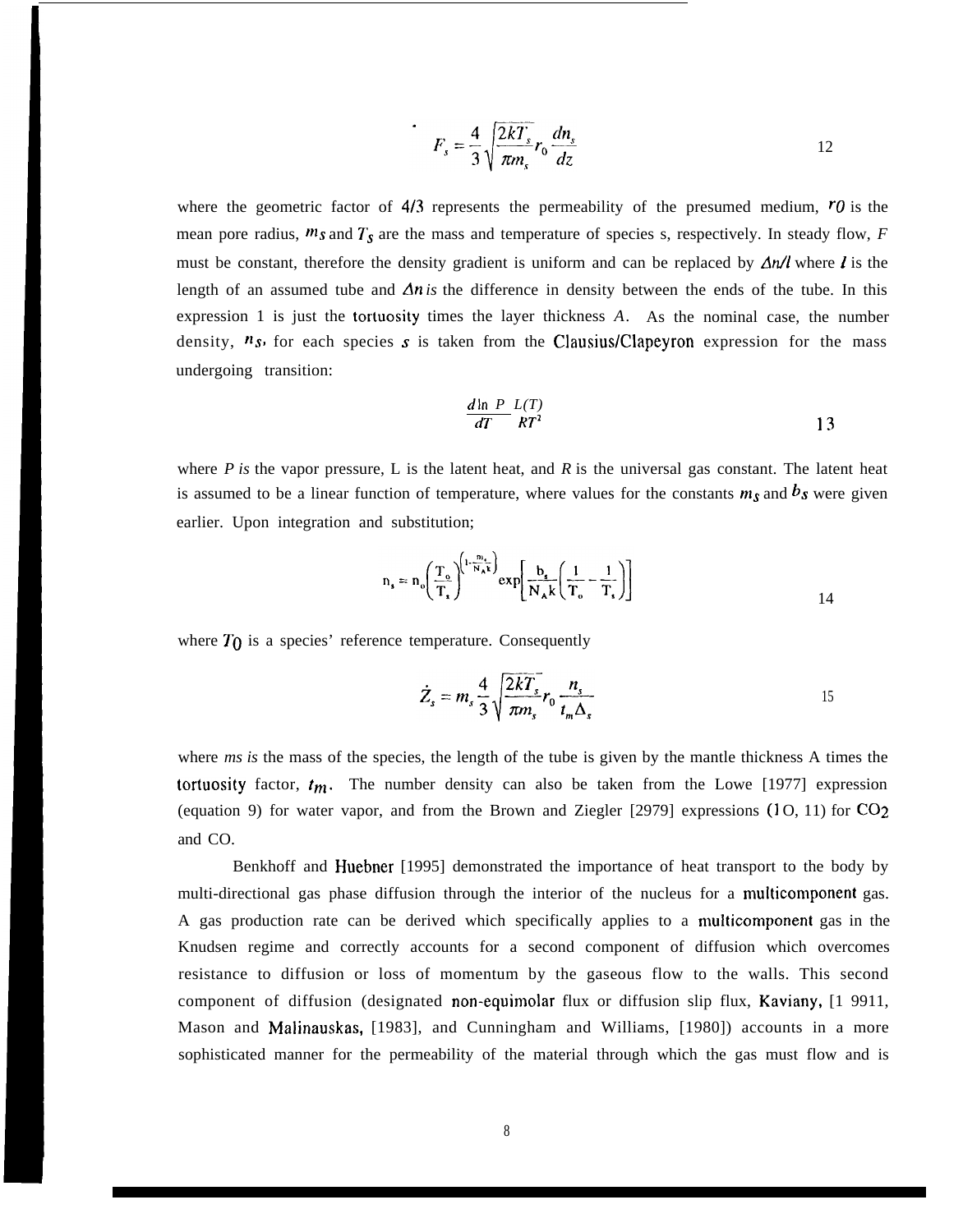dependent upon the species' concentration gradient as well as the temperature gradient within the medium. The complete expression for Knudsen diffusion for a multicomponent gas in a porous media can be derived from the 13-moment Boltzmann equation and includes a multispecies diffusion coefficient which is highly dependent upon the assumed structure of the medium. A version of the model presented here was developed, which accounted for the physics of multispecies diffusion. Results were returned by the more sophisticated version of the model, not presented here, were qualitatively similar to results which are presented here. This leads us the conclusion, drawn later in the paper, that in order to effectively reproduce overall cometary gas production, the effects of gas phase diffusion must also be accounted for in the macroscopic thermal conductivity expression.

#### Growth of the Mantle

From the expression for conservation of mass, the change of mass with time for a given layer can be expressed as the density,  $\rho$ , times the volume change: the area,  $A$ , times the change in the mantle thickness,  $d\Delta/dt$ . The change in mass with time can also be expressed by the mass flux,  $mF$ , where *F* is the gas flux, and the gas flux *F* is related to the gas production rate via  $mF=fZA$ ;

$$
\frac{dM}{dt} = A\rho \frac{d\Delta}{dt} = mF
$$
 16

The rate of change of the mantle thickness (for layer three in the equation below) is the rate at which sublimation occurs at the bottom of the level, minus the rate at which the top of the level erodes;

$$
\frac{d\Delta_1}{dt} = \frac{1}{A\rho_{h_1o}} \frac{dM_{h_1o}}{dt}, \quad -\frac{1}{A\rho_d} \frac{dM_d}{dt}
$$

where  $\rho_s'$  is the fraction of mass undergoing sublimation inside a volume element,  $\rho_s' = \rho_s \eta_s$ , and  $\eta_s$  is the fractional volume undergoing sublimation, The change of mass of the dust layer *(dM/dr)* depends upon the amount of gas flowing through it:

$$
\frac{dM_d}{dt} = \chi_1 \frac{dM_{h2o}}{dt} + \frac{\chi_1}{\chi_2} \frac{dM_{co_1}}{dt} + \frac{\chi_1}{\chi_3} \frac{dM_{co}}{dt}
$$

where  $\chi$  is the mass ratio of constituent (i) to water, The porosity is derived via the volume of ice versus the total volume available. Adjustment of the dust mass ratio fixes the relative hardness of the silicate mantle with respect to the gas. Perfect drag is assumed between the gas and dust grains after Finson and Probstein [1968]. Upon substitution for  $Ps$  ' and rearrangement, a set of three actuations for three unknowns  $\Delta I$ ,  $\Delta 2$ ,  $\Delta 3$  *is* obtained:

$$
\frac{d\Delta_3}{dt} = \frac{\dot{Z}_{h2o}}{\rho_{h2o}\eta_{h2o}} - \frac{\chi_1 \dot{Z}_{h2o}}{\rho_d} - \frac{\chi_2 \dot{Z}_{co_2}}{\rho_d} - \frac{\chi_3 \dot{Z}_{co}}{\rho_d} \tag{19}
$$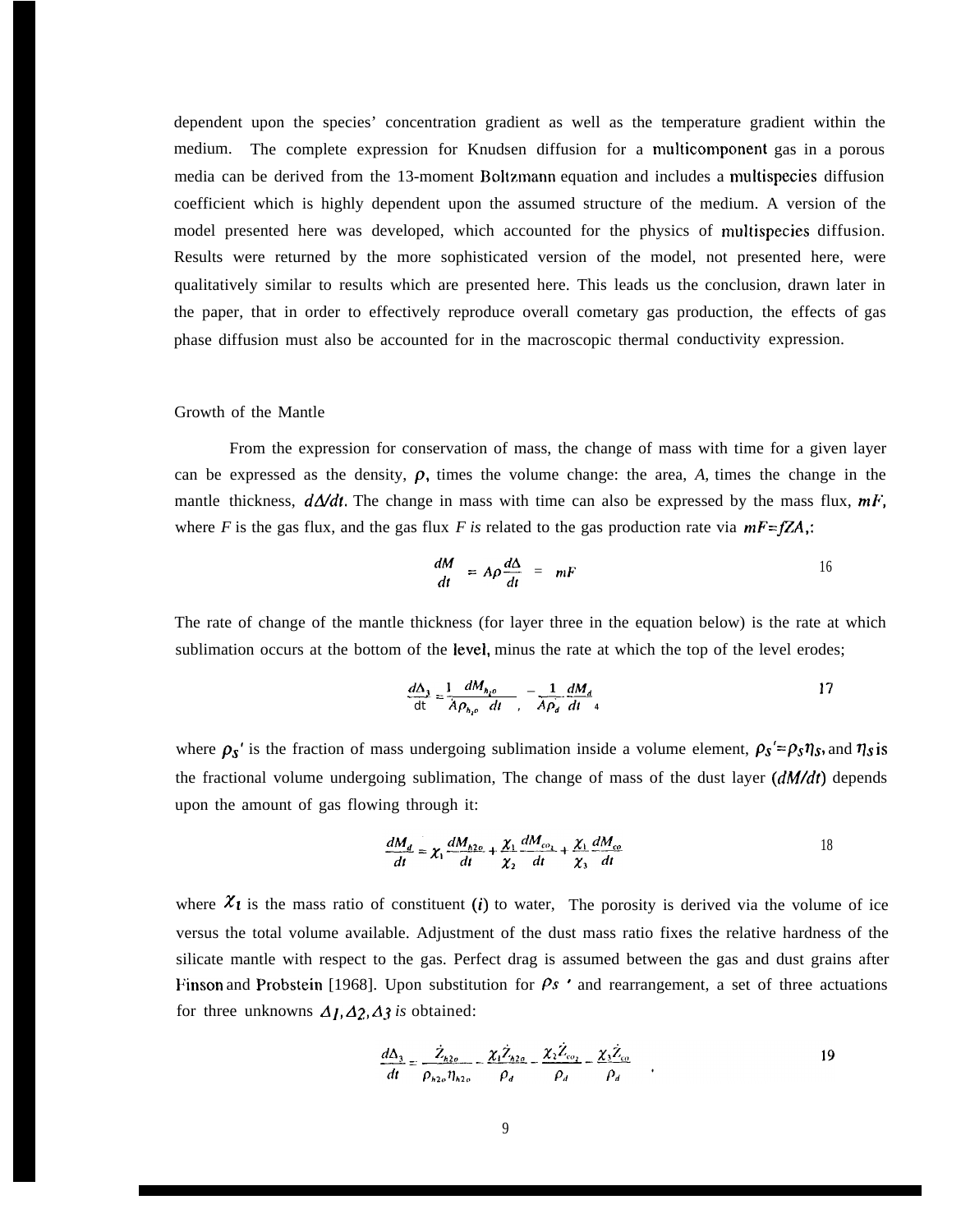$$
\frac{d\Delta_2}{dt} = \frac{\dot{Z}_{co_1}}{\rho_{co2} \eta_{co2}} \frac{\dot{Z}_{h2c}}{\rho_{h2o} \eta_{h2o}}
$$

$$
\frac{d\Delta_1}{dt} = \frac{\dot{Z}_{\infty}}{\rho_{co} \eta_{co}} - \frac{\dot{Z}_{\infty_1}}{\rho_{\infty_2} \eta_{\infty_2}}
$$

where the area fraction of sublimation is incorporated into the term  $\dot{z}$ . This set, along with expressions for gas production rate yield the core equations for the model; 3,4,5,6,19,20,21. The equations are solved numerically for the mantle thicknesses *(A),* and layer temperatures. Values for these parameters become initial conditions for the next step along the trajectory in a simulated cometary orbit,

### **Results**

Figures 2-6 show examples of the brightness histories returned by the model. Because of the extensive CPU time required to complete an orbit, it should be noted that while some of the calculations were carried to 6 orbits, in many cases the calculation was interrupted before completing as much time. In each figure, the top left panel shows the evolution of the thicknesses of the mantles, dust (denoted "delta 3"), water ("delta 2"), water/CO<sub>2</sub> ("delta 1 "). Temperature evolution is shown in the top right panel, while the gas production solution is shown in the bottom left. Individual species' gas production solutions sum to give the total gas production rate, plotted in the bottom right panel. The total gas production (molecules $\sec^{-1}$ ) is found by multiplying the total gas production rate by an active area, taken to be 50 km<sup>2</sup>, after Halley's comet, and dividing by the mass of gas. For comparison, OH measurements of comet P/Halley as determined by the International Ultraviolet Explorer are also shown [from Roettger et al., 1990].

In general, the solutions evolve as follows, the innermost mantle grows on the initial orbit from nothing to several meters very quickly as the most volatile element sublimes. Over subsequent perihelion passes, this mantle grows at a substantially slower rate. This means that efficient and rapid sublimation of the lowest level is choked off early and sublimation shifts to upper layers. The middle mantle thickness, marked by open squares in the figures, initially grows to tens of centimeters and grows steadily but ever more slowly over subsequent orbits. The top mantle, marked by open circles in the figures, initially grows to a thickness of a few centimeters then shrinks slightly on the outbound pass toward aphelion when the rate of erosion of the top layer overtakes the rate of sublimation. The feedback effect of dust mantle thickness, gas production and interlayer temperature is as follows, the insulating effect of a thick mantle eventually chokes off the gas production of the lower layer, and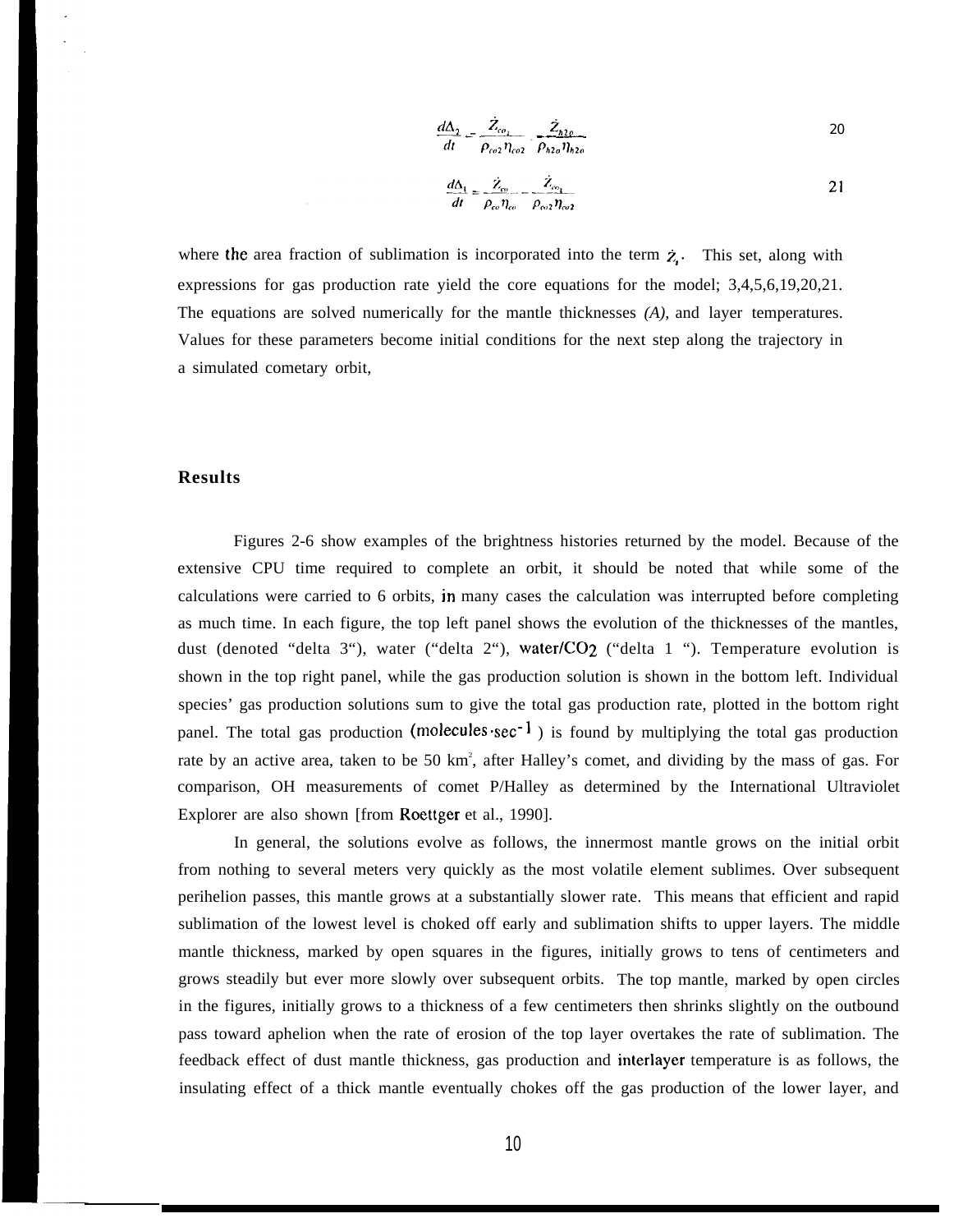results in a higher temperature in the layer. Rapid gas production, analogous to effective drying of the layer, results in cooler temperatures in the layer but more rapid erosion of the layer. An increase in the overall heat flux as the comet approaches perihelion drives the temperatures up and hence the gas sublimation rate. These feedback effects affect the model differently depending upon the construction of the matrix, it's density, porosity, and hardness.

Figures 2 & 3 show results returned by the model in which the regime of thermal conductivity with an inverse temperature dependence. Figure 2 shows a "water" comet of composition 80% water, 10% CO, 5% C02 and **5%** dust. The general result returned by this model is moderately high volatile activity at outlying distances within the solar system, but low activity at perihelion compared with the water vapor activity of Halley's comet as shown in bottom right panel of the figure. The water solution, marked by open circles, remains insignificant until within the inner solar system. C02, marked by open squares, is effervescent over a larger, extended region of the **orbit.** CO is effervescent over the extent of the trajectory. As the dust mantle grows there is clearly a dip in the gradient of volatile production related to insulating effects. The comet becomes bald again near the aphelion regions following the first perihelion pass, but retains a thicker and more extensive · dusty mantle on subsequent passes.

Figure 3 shows a case where the Brown/Ziegler equation of state was used for the vapor pressure of C02, while the Clausius/Clapeyron equation was used for the vapor pressure of the other volatiles. Conditions of high tortuosity, high porosity and low friability were chosen to maximize the total production at perihelion. This case comes to higher equilibrium temperature values for the interior because the saturation carbon dioxide vapor pressure occurs at a higher temperature. Temperatures were too low during the cruise passage of the comet, from aphelion to the inner solar system, for a substantial carbon dioxide production rate. The 'water production rate exhibits a steep gradient from the cruise portion of the orbit to perihelion. Production values such that the mantles are thin and the comet is bald for several perihelion passages. The case in which the Brown/Ziegler equation of state was used for the vapor pressure of CO while the Clausius/Clapeyron equation was used for the other volatiles is qualitatively similar and is not shown. The case in which the Lowe equation of state is used for water (not shown), with the Clausius/Clapeyron equations for CO and C02, produces very effervescent water production rates.

Figure 4 shows the results of the model presented here for a water-C02-dust comet where the effective conductivity has a direct relationship with temperature. The result shows the efficacy of accounting for the thermal conductivity of the gas phase with this model. Gas production returned by the model at perihelion is increased 10-fold, bringing the total production much more nearly in line with the data. Subsequent perihelion passes, however, reveai that the total production falls off rapidly from the initial pass, and the dusty overlayer increases from 500  $\mu$ m to 1000  $\mu$ m. This comet is bald for much of it's orbit, including it's passage within the inner solar system. In this comet, there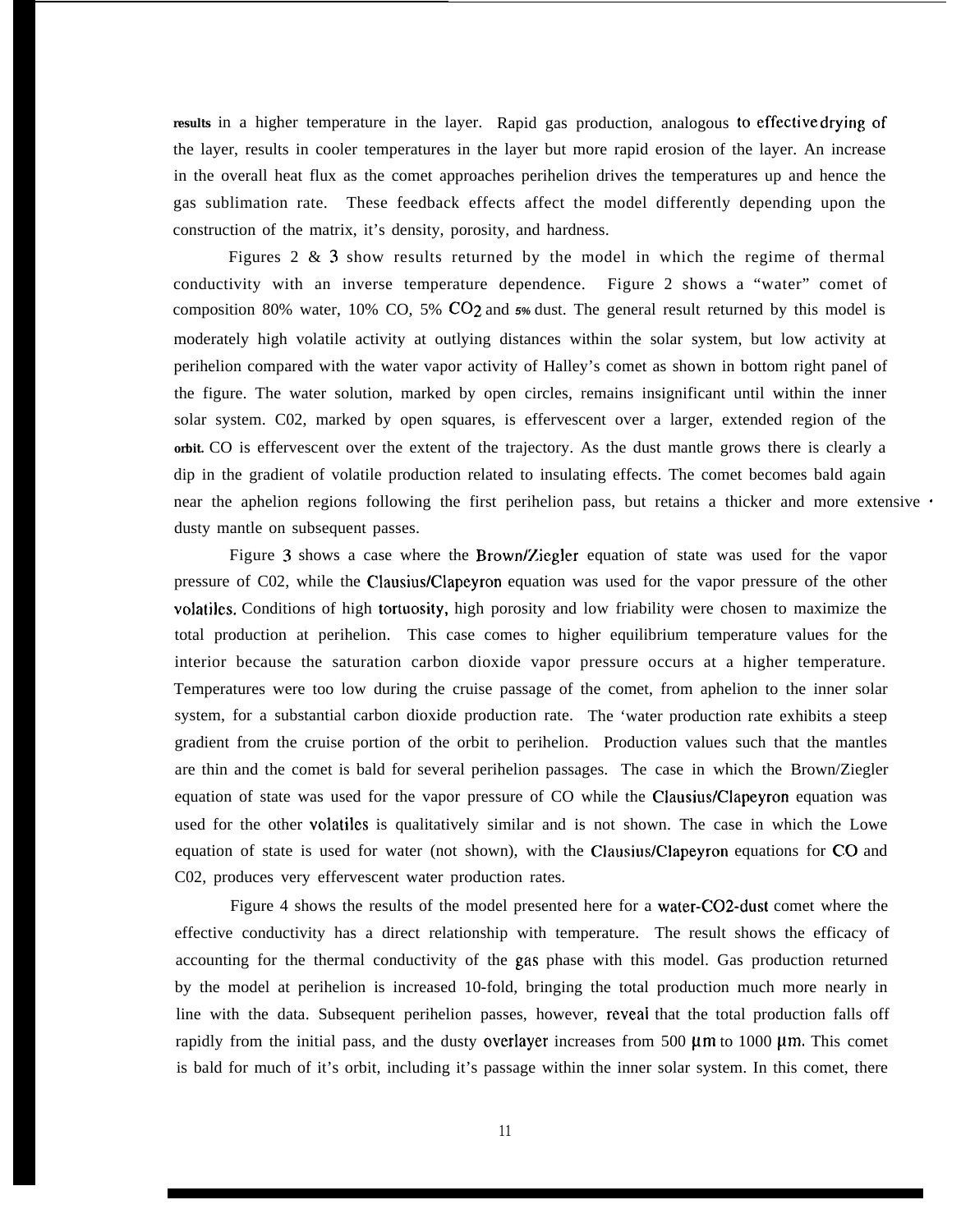is a high degree of water available for sublimation, and relatively little resistance to the flow because the hardness of the silicate dust is low. The layers effervesce readily, sublimation exceeds erosion of (he surface, and hence the dust mantle is thick at perihelion. In cases where there is less water available for sublimation, there is not as much efflux at perihelion, and the dust mantle is thinner, but still in existence.

Figure 5 shows use of an effective thermal conductivity for the dust component of a waterdust comet where the dust is considered to be of an amorphous structure [Cahill et al,, 1980]. Gas production returned by the model at perihelion is increased 30-fold, again bringing the total production much more nearly in line with data.

Hundreds of runs of this model have been performed, and analysis of these runs have lead to some generalities which can be discussed, Moderate amounts of secondary volatiles, such that the water abundance remained high, was all that was needed for a high level of productivity at perihelion. Comets of great abundances of either CO or C02 neither returned larger production rates nor thin mantles. The porosity of the matrix had a significant and ubiquitous effect. With large porosity, the comet output diminished. For highly porous comets, gas production and erosion, proceeded rapidly, there was no significant buildup of mantles, and the comet was cool. At perihelion, therefore, the comet was so cool as to produce little water vapor, and that condition lead to low total efflux at perihelion. In general, baldness was exhibited in all the comets, but there were no cases wherein baldness was exhibited at perihelion. There was no blow off of mantles near perihelion. Dust mantles were built up but, characteristically, they were not blown off around perihelion; rather the opposite occurred, namely that the dust mantles diminished at the aphelion portions of the orbit. This is explained by the fact that the rate of erosion at aphelion is greater than the rate of sublimation at aphelion, but it suggests that erosion of the surface at aphelion is a feature of comet outgassing.

## **Discussion**

**In** spite of the low overall gas production returned by the model, the results can be discussed in light of what other models show. Previous models, such as Fanale and Salvail [1984], have found that a microscopically thick dust mantle cannot be produced in a realistic amount of time by a model which accounts for features such as rotation of the nucleus and diurnal heating effects. Such a model requires hundreds of perihelion passes to produce a fully developed mantle in a long period (Halleytype) comet. This kind of model was unable to produce an Enke-type short period comet, because Enke's comet is mantled. Other models (including the one presented here) such as Horanyi et al. [1984] do produce thick mantles for what is essentially an outgassing slab constantly facing the sun. Unfortunately, in these models, regions of space wherein the mantle is built most efficiently seem to occur in the wrong location. In other words, thick mantles accumulate at perihelion, where gas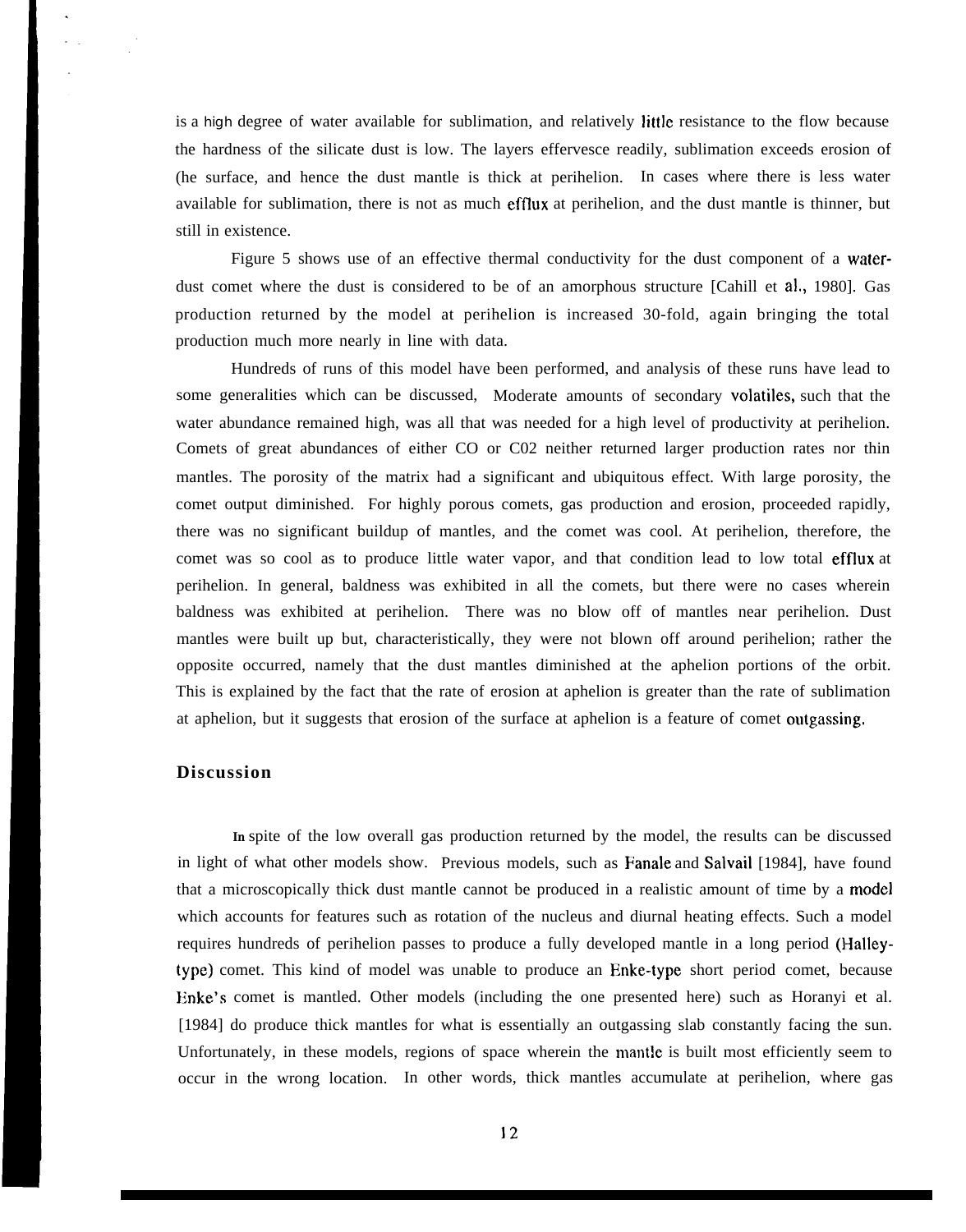production is strongest, and thin mantles or baldness occurs where sublimation is weakest. Data analysis shows, however, that it is the area just under the jets where ices are presented directly to space, that is, at perihelion the surface cracks open and the freshly exposed material sublimates directly to space. The danger, in modeling, of building too thick a mantle which cannot be removed and which effectively chokes off gas production was pointed out by Prialnik and Bar-Nun [1 988]. Their **model** required explosions of the underlying ice during phase transitions to remove enough overlying material to produce efficient gas production. Taken together these results suggest that the mantle building process is perhaps being modeled incorrectly. We suggest the importance of the presence of organic refractories.

There are a few experiments being done with organic refractories, and these studies have made a few measurements of their properties. In the recent KOSI-9 space simulation experiment, Grun et al., [1993], ices of varying compositions, containing small amounts of organic carbons, silicates and/or metals, were irradiated with photons and a rudimentary crust of refractories was formed, It has been shown [Jenniskens et al., 1993] that irradiated ice samples of various mixed molecular icy compositions with UV photons and low energy ions can form sophisticated hydrocarbons such as glycerol. Jenniskens et al. [1993] showed that the porosity of the refractory residue was such that sublimation occurred within cracks in the residue and not elsewhere. Figure 6 gives an indication of the expected result of the addition of a carbonaceous layer to the model. Figure 6 shows two cases from the model, with three volatiles, CO, C02, and H20. In one case, the global friability (breakability) of the dusty overlayer is high, and the other case the global friability is decreased substantially. In the first case, because the overlayer is easily breakable, a dusty, siliceous mantle develops only near the perihelion pass, where sublimation is more rapid than the erosion of the surface. Otherwise the comet is bald, with ice exposed directly to space. In that case, sublimation to space is not inhibited, interior temperatures are cool by the time of perihelion, and there is little dramatic increase in sublimation, When the overlayer is less easily breakable, the dusty layer thickens faster along the orbit and remains thick, the radiating temperature is higher, and the sublimation becomes more dramatic only during the perihelion pass where sublimation is more rapid than erosion of the surface. A thin refractory layer of low porosity would inhibit sublimation during middle solar system portions of the orbit, allowing interior temperatures to increase. At perihelion, gas pressure from sublimation will widen the cracks in the layer, allowing increased activity at that time. A layer of this kind will incorporate the insulating properties of a dusty mantle without incorporating the propensity to grow so thick as to cut off activity.

The significance of changes to the thermal conductivity, and it's affect on the model, suggest that time dependent effects and geology may play an important role in cometary physics. Comet ice may initially be a poor conductor because of its porous character, however, the slightest melting may induce a dramatic increase in the thermal conductivity because the elements of the matrix have closer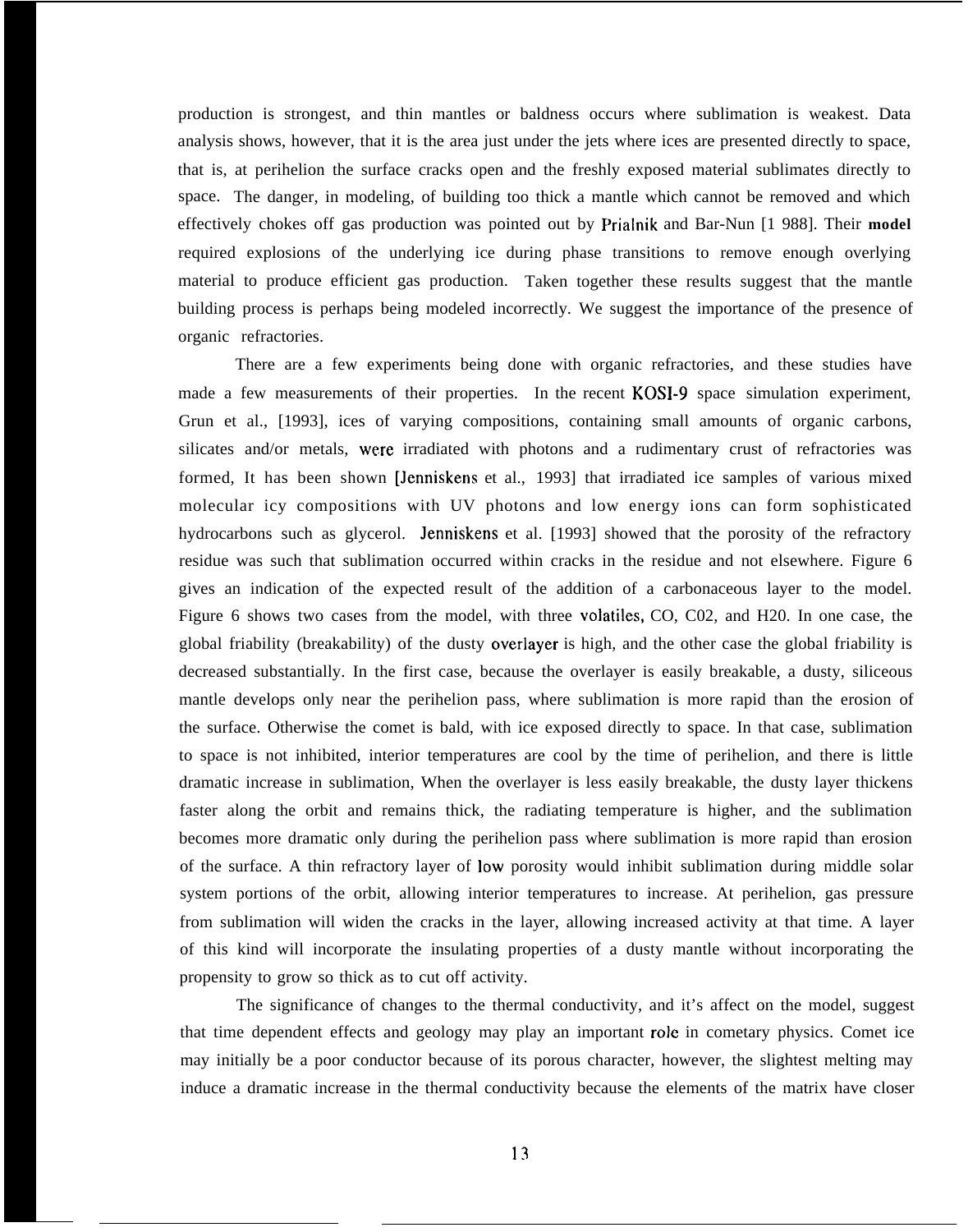contact with each other. This implies that thermal conductivity may be a function of evolution of the matrix and the temperature of the interior. Thermal conductivity is also a function of porosity, since pores open when the material heats and close via condensation when the material cools. Porosity, as a parameter, is affected by the phase of ice and how the ice evolves with time and temperature. Blake et al., [1991 ] have shown that an initially amorphous mixed molecular ice, which a comet nucleus undoubtedly is, can undergo devitrivication into a clathrate and a pure component of secondary ice at a moderate temperature (130 K). Such a structure takes on a new porosity because occluded molecules have been driven out, making larger passages for subliming gases. These compounds can exist next door to segments of amorphous ice which did not undergo devitrivication, and which retain the original porosity, Additionally, Jenniskens and Blake, [1994], have shown that there may not be a clear separation between amorphous and non-amorphous phases but that the amorphous component may be intimately mixed with cubic ice. These important geochemical processes suggest that accounting for the time dependent geology of nucleus evolution, and its effect on the thermal conductivity and gas kinetic properties of the volume is a significant modeling consideration.

### **Conclusions**

Initial results returned for this model reflected an unrealistically low total gas production rate. Steps taken to correct this problem indicated that consideration of the transport of latent heat by the vapor phase is important to the physics of heat transport within the nucleus, as is consideration of the thermal conductivity and structure of the silicate component. The process of building a cometary mantle was examined with the results of this model. Models of comet nuclei have, in the past presupposed the necessity of the buildup of thick mantles over time, based on cometary albedo measurements including those of comet P/Halley. But presumptions of this sort may be flawed. The model presented here is successful at showing appropriate asymmetries in gas production about perihelion, and permanent, thick mantles which are built readily, early, and are effective at choking off gas production. The desired physics is an insulating component which contributes to raising the temperature of the interior, but which is also thin and permeable such that it can be removed at perihelion. That component may be supplied by an organic refractory constituent which comes about as a result of radiation processing of the comet surface over time.

The need to account for time-dependent physical processes such as surface geology and geochemistry in the outgassing evolution was also shown to be significant. The porosity and microtexture of the nucleus, as well as phase changes of the constituents, play a significant role in the fundamental properties such as the sublimation parameters and thermal conductivity. These properties change significantly with the warming of the nucleus. Taken together the results of this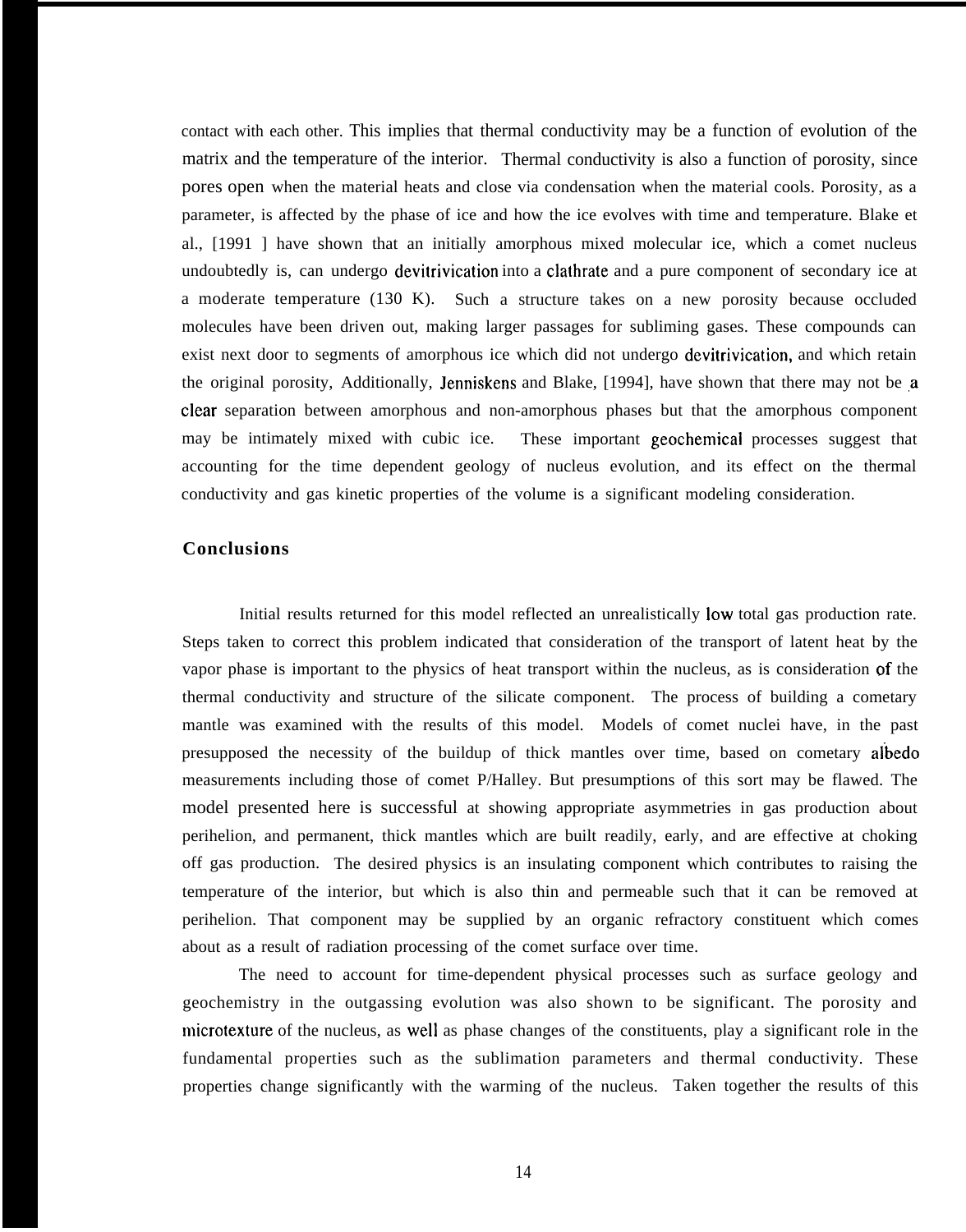paper suggest that a comet is not a pristine, unprocessed body but a body with perhaps a significant evolution, an evolution which future models must capture.

.

## **References**

- 13cnkhoff, J. and W. Huebner, Influence of the Vapor Flux on Temperature, Density, and Abundance Distributions in a Muhicomponent, Porous, Icy Body, *Icarus,* in press.
- Barrett C. S., and L. M. Meyer, Phase Diagram of Argon-Carbon Monoxide, *J. Chem. Phys., 43, 3502-35M* 1965.
- Blake D., L. Allamandola, S. Sanford, D. Hudgins, F. Freund, Clathrate Hydrate Formation in Amorphous Cometary Ice Analogs in Vacuo, *Science,* 2S4, 548-551, 1991.
- Brin G.D. and D.A. Mendis, Dust Release and Mantle Development in Comets, *Aswphys. J., 229, 402-408, 1979.*
- Brown G.N., Jr., and W.T. Ziegler, Vapor Pressure and Heats of Vaporization and Sublimation of Liquids and Solids of lntercst in Cryogenics Below 1 -atm Pressure, *Adv. Cryogenic Eng., 25, 662-270, 1979.*
- Cahill, D.G., S,K. Watson, and R.0, Pohi, Lower limit to the Thermal Conductivity of Disordered Crystals, *Phys. Rev. B,* 46, 6131-6140, 1992.
- Cunningham R.E., and R.J.J. Williams, *Diffusion in Gases and Porous Media*, Plenum Press, New York, 1980.
- Fanale, F.P. and J.R. Salvail, An Idealized Short-Period Comet Model: Surface Insolation, H20 Flux, Dust Flux, and Mantle Evolution, *fcarus,* 60, 476-511, 1984.
- Fcchtig H., and T. Mukai, Dust of Variable Porosities (Densities) in the Solar System, in Ices *in the Solar System,* J. Klinger, D. Benest, A. Dolphus, and R. Smoluchowski (eds.), D. Rcidel, Dordrecht, 251-259, 1985.
- Finson M. I.. and R.F. Probstein, A Theory of Dust Comets I. Model and Equations, Astrophys. *J., 1S4,* 327-352, 1968.
- Fountain J.A. and E.A. West, Thermal Conductivity of Particulate Basalt as a Function of Density in Simulated Lunar and Martian Environments, *J. Geophys. Res.,* 75, 4063, 1970.
- Gibbins C. J., A Survey and Comparison of Relationships for the Determination of the Saturation Vapour Pressure over Plane Surfaces of Pure Water and of Pure Ice, *Anncdes Geophysical, 8, 859-886, 1990.*
- Greenberg J.M. and L.B. D'Hendecourt, Evolution of Ices from Interstellar Space to the Solar System, Ices *in the Solar System,* J. Klinger, D. Bcncst, A. Dolphus, and R. Smoluchowski (eds.), D. Reidel, Dordrecht, 1985.
- Goff, J. A., and S. Gratch, Low Pressure Properties of Water from -160 to 212 F, *Trans. ASHVE, 52, 95-121, 1946.*
- Grun, E., J. Gebhard, A. Bar-Nun, J Benkhoff, H. Durcn, G. Rich, R. Hische, W. Huebner, H.U. Keller, G. Klccs, H. Kochan, G. Kolzer, H. Krokcr, E. Kuhrt, P. Lammerzahl, E. Lorcnz, W.J. Markeiwicz, D. Mohlmann, A. Ochlcr, J. Scholz, K.J. Seidcnstickcr, K. Rocssler, G. Schwehm, G. Steiner, K, Thcil, and H. Thomas,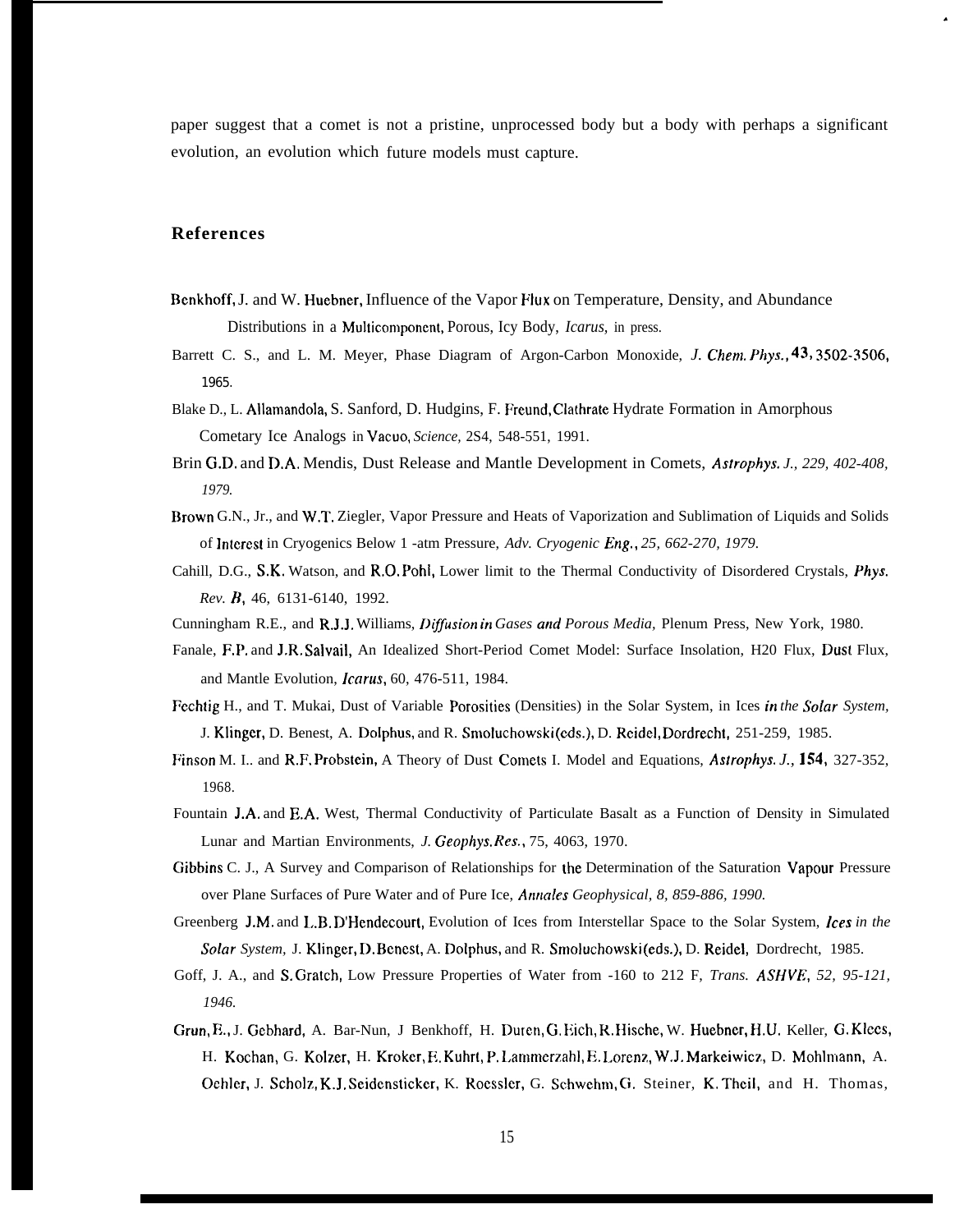Ilcvelopment of a Dust Mantle on the Surface of an Insolated Ice-Dust Mixture: Results from the KOSI-9 Experiment, J. Geophys. *Res.,* 98, 15,091-15,105, 1993.

- Horanyi M, T.I. Gombosi, T.E. Cravens, A. Korosmezey, K. Kecskemety, A.F. Nagy, and K. Szego, The Friable Sponge Model of a Cometary Nucleus, *Astrophys. J., 278, 449-455, 1984.*
- Houpis, H, I., W.-H. Ip, and D.A. Mendis, The Chemical Differentiation of the Cometary Nucleus: 'I'he Process and its Consequences, *Astrophys.J , 295, 654-667,* 1985.
- Jenniskens, P., G.A. Baratta, A. Kouchi, M.S. de Groot, J.M. Greenberg, G. Strazzulla, Optical Constants of Organic Refractory Residue, *Aston. Astrophys., 274,653-661, 1993.*
- Jcnniskens, P., and D.F. Blake, Structural Transitions in Amorphous Water Ice and Astrophysical Implications, Science, 265, 753-756, 1994.

Kaviany M., *Principles of IIeat Transfer in Porous Media,* Springer-Verlag, New York, 1991.

- Klinger J., Some Consequences of a Phase Transition of Water Ice on the Heat Balance of Cometary Nuclei, *Icarus,* 47, 320-324, 1981.
- Leah, A. S., in *Thermodynamic Functions of Gases, P.* Din (cd.), Butterworth's Sci Pub., London, 135, 1956.
- Lowe, P. R., An Approximating Polynomial for the computation of Saturation Vapor Pressure, *J. Appl. Mereorol., 16, 100-103, 1977.*
- Mason E.A. and A.P. Malinauskas, Gas *Transport in Porous Media: The Dusty-Gas Model,* Elscvier, New York, 1983.
- Newitt, D. M., M.U. Pai, and N.R. Kuloor, in *Thermodynamic Functions of Gases, F.* Din (cd.), Butterworth's Sci Pub., London, 102, 1956.
- Poirier J. P., Rheology of Ices: a Key to the Tectonics of the Ice Moons of Jupiter and Saturn, *Nature, 299, 683- 688, 1982.*
- Prialnik D. and A. Bar-Nun, The Formation of a Permanent Dust Mantle and Its Effect on Cometary Activity, *Icarus, 74, 272-283, 1988.*
- Ricktnan, H., The Thermal History and Structure of Cometary Nuclei, *Cornets in the Post-Ilalley Era, VOL 11,* R. I.. Newburn, Jr., et al. (eds.), Kluwer, the Netherlands, 733-760, 1991.
- Rocttger E.E., P.D. Feldman, M. F. A'Hearn, and M.C. Festou, Comparison of Water Production Rates from UV Spectroscopy and Visual Magnitudes from Some Recent Comets, *Icarus, 86, 100-114, 1990.*
- Sanford S.A. and L.J. Allamandola, The Condensation and Vaporization Behavior of H20:C0 Ices and Implications for Interstellar Grains and Cometary Activity, *)carus, 76,201-224, 1988.*

Srnoluchowski R., Heat Transport in Porous Cometary Nuclei, *J. Geophys Res. A. Supp., 87, 422-424, 1982.*

Stevenson R., Compressions and Solid Phases of C02, CS2, COS, 02, and CO, *J. Chern. Phys.,* 27, 673-675, 1957.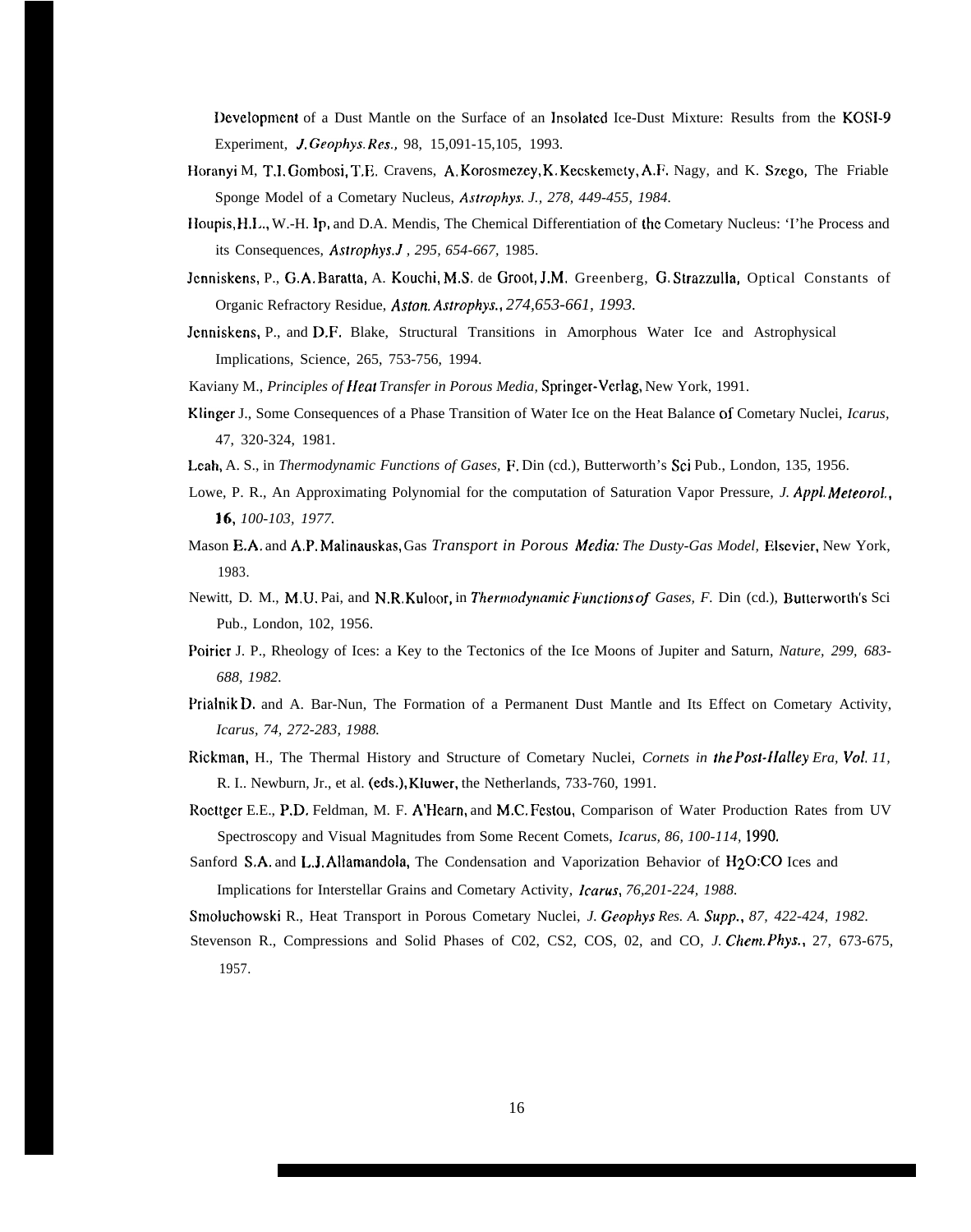| water vapor                        | C <sub>02</sub>                                  | C O                                    |
|------------------------------------|--------------------------------------------------|----------------------------------------|
| Lowe [1977]                        | Brown & Ziegler $[1979]$                         | Brown & Ziegler [1979]                 |
| $a$ ( $= 6.109177956$              | $A_0$ co <sub>2</sub> =180741181                 | $B_{0,00}$ =21,3807649                 |
| $a_1 = 5.03469897 \times 10^{-1}$  | A <sub>1.co</sub> 2=-7.69842078 x10 <sup>2</sup> | $B_{\text{LO}} = 2.570647x10^3$        |
| a2=1.886013408x 10-2               | A <sub>2.co2</sub> =-1.21487759x10 <sup>4</sup>  | $B_{2c0} = -7.78129489 \times 10^{4}$  |
| a3=4. 176223716x 10'4              | A3 co2=2.7350095x10 <sup>5</sup>                 | $B_{3c0} = 4.32506256 \times 10^6$     |
| a4=5.82472028x10 <sup>-6</sup>     | A <sub>4,co</sub> 2=-2.9087467x10 <sup>6</sup>   | $B4_{CO} = -1.20671368x 108$           |
| $a_5 = 4.838803174 \times 10^{-8}$ | A <sub>5.co</sub> 2=1.20319418x10 <sup>7</sup>   | $B_{5,00}$ =1.34966306x10 <sup>9</sup> |
| $a6=1.838826904x10^{-10}$          |                                                  |                                        |

table 2. Coefficients for the alternative equations of state.

| constituent           | density $(g \cdot cm^{-3})$ |
|-----------------------|-----------------------------|
| $H_2O$ Ic (cubic)     | 0.96                        |
| $H_2O$ lh (hexagonal) | 0.92                        |
| $a-H20$ (amorphous)   | $11*$                       |
|                       | $1.17**$                    |
| CO.                   | 2.106                       |
|                       | 1.69                        |

table 1. Densities of ice phases used with the model. The amorphous ice reference is from \*Klinger [1982], and the ice II reference is from \*\* Poirier et al. [1982], The others are from standard references except for that of CO which was derived.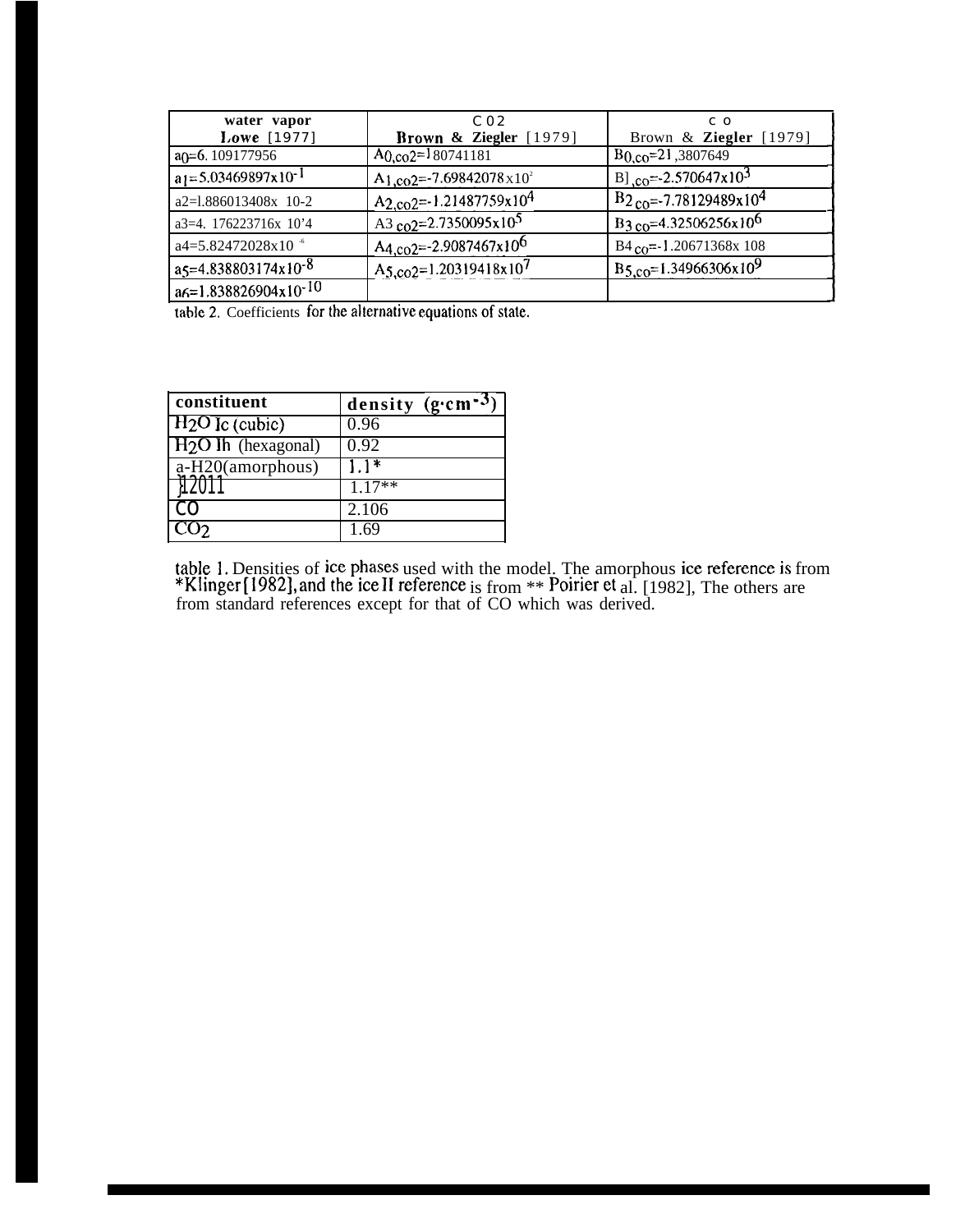

**figure 1.** A schematic showing a possible comet nucleus structure and the evolution of the sublimation process as proposed by the model with separated comet mantles. Silicate grains are shown, overlain by frozen ices from which gaseous molecules of various species may sublime. The large, heavily striped grains depict silicate dust particles. Water ice is shown with dotted markings, C02 ice by short dashes, and CO ice by heavy dots, Three layers are illustrated. As heat impinges on the surface, the most volatile gases sublimate first, etc., leaving behind a layer evacuated of that particular species. In layer 1 the unevaluated species are C02 and H20, in layer 2 the unevaluated is H20. Layer 3 is completely evacuated of volatiles. The interfaces between layers are parallel to the surface. Mass change due to sublimation at the different levels results in motion of the level surface. The dashed lines indicate the new location of the sublimating surface after sublimation has

occurred. The change in location of the sublimating surface is denoted dA. As gas production proceeds, leaving behind increasingly thickened mantles if the production is rapid, the increased insulation may have the effect of choking off the production itself such that the layer thins again. Thus the growth and shrinkage of the mantles is modeled as a time dependent effect.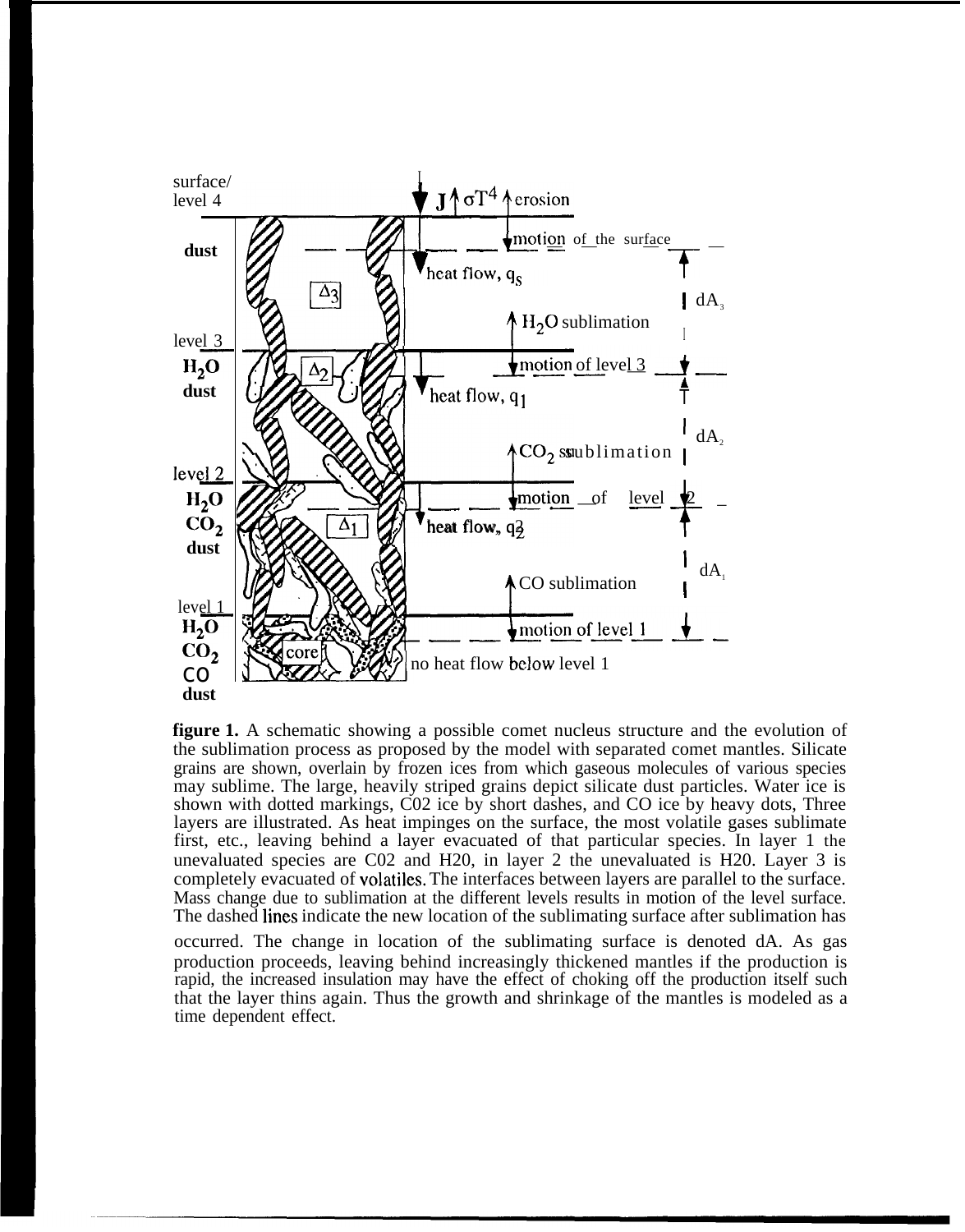

**figure 2.** A case with 80% water, 5% CO, and 10% C02 is shown. The dust content is 5% and the porosity is O%. The innermost mantle maintains a thickness of several 10's of meters throughout the orbit. The total gas production is taken to the the sum of the gas production rates multiplied by the size of a typical active area of 50 km<sup>2</sup>. Halley data are reproduced from Roettger et al., [1990]. The figure shows the middle mantle thickness growing to several 10's of centimeters and the top mantle growing to a thickness on the order of 3 centimeters. The temperatures separate into 4 distinct layers around 5 AU.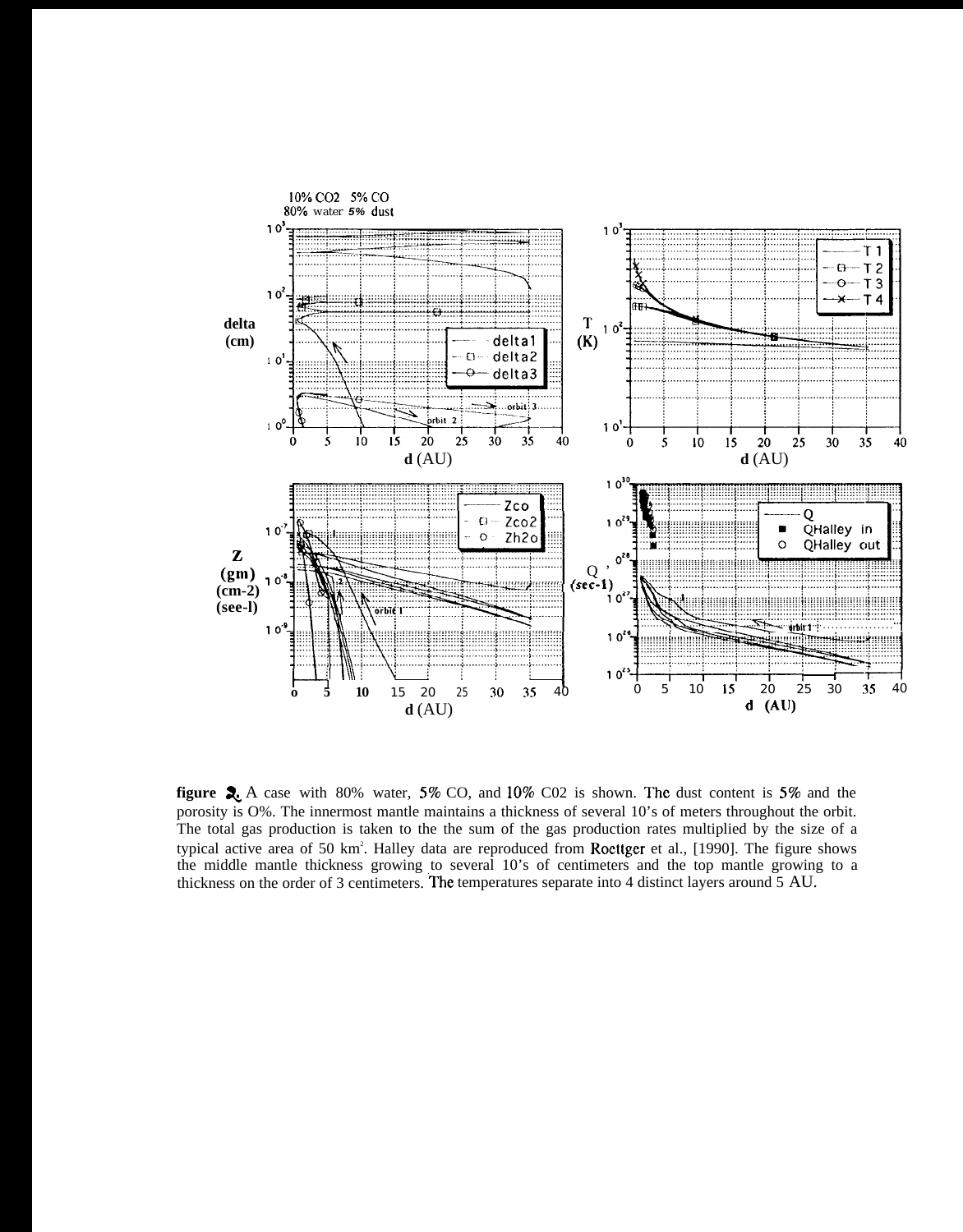

**figure,3.** A case with 80% water, 5% CO, 10% C02 , and 5% dust is shown. In this case the Brown/Ziegler equation of state for C02 is assumed. C02 production is enhanced for most of the orbit, however the overall gas production solution is relatively low. The innermost mantle maintains a thickness of several 100's of meters. The middle mantle thickness grows to several 10's of centimeters and the top mantle grows to a thickness on the order of a centimeter. The temperatures separate into 4 distinct layers around 3 AU.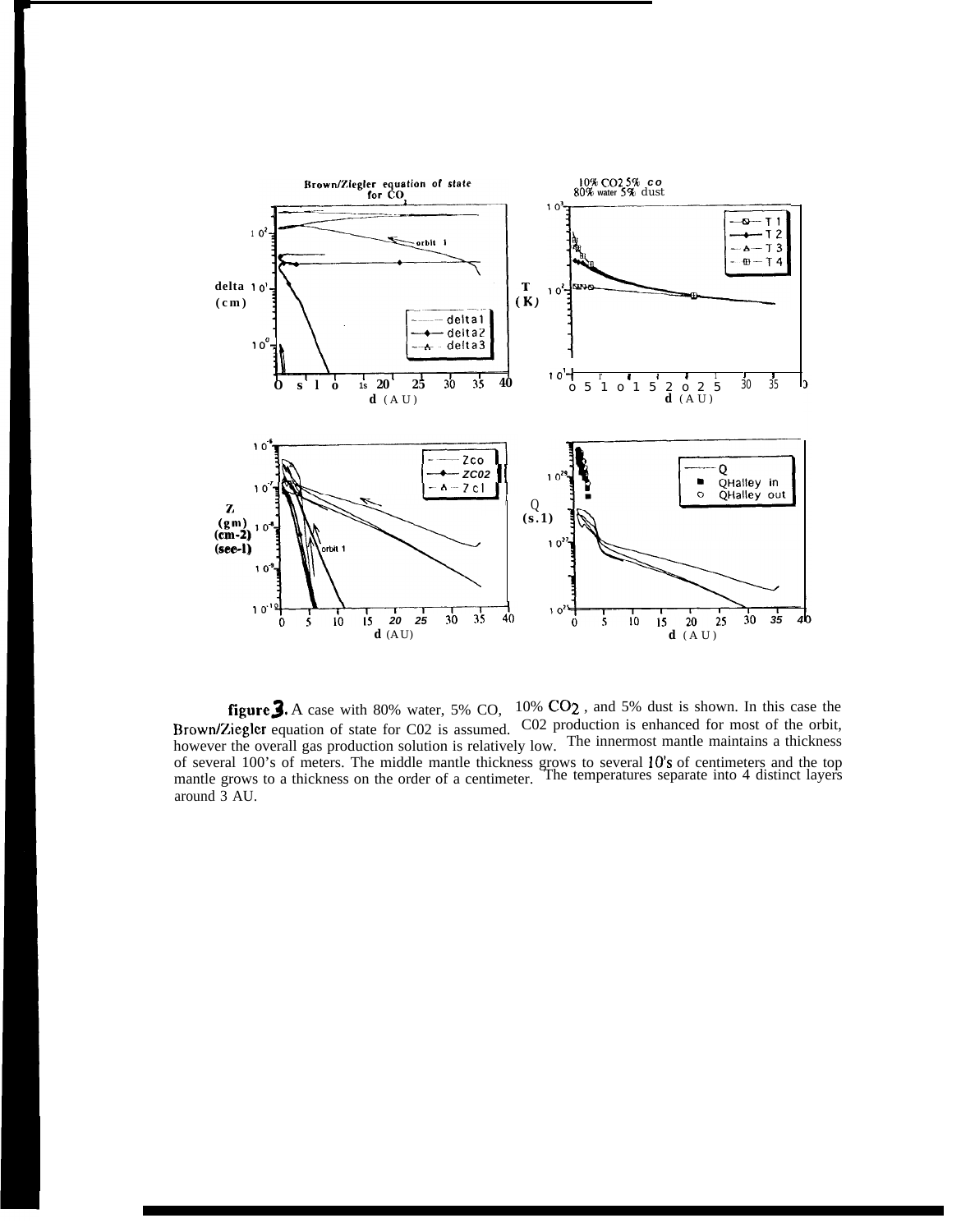

**figure** 4. Showing the effect of using a gas phase conductivity expression with the model. A case with 40% water, 10% C02, and 50% dust is shown. The innermost mantle maintains a thickness of several 100s of meters throughout the orbit. The top mantle growing to a thickness on the order tenths of a centimeters. The temperatures separate into 3 distinct layers around 3 AU. Total gas production is improved significantly over the other models  $\sim 10^{29}$  (see<sup>-1</sup>).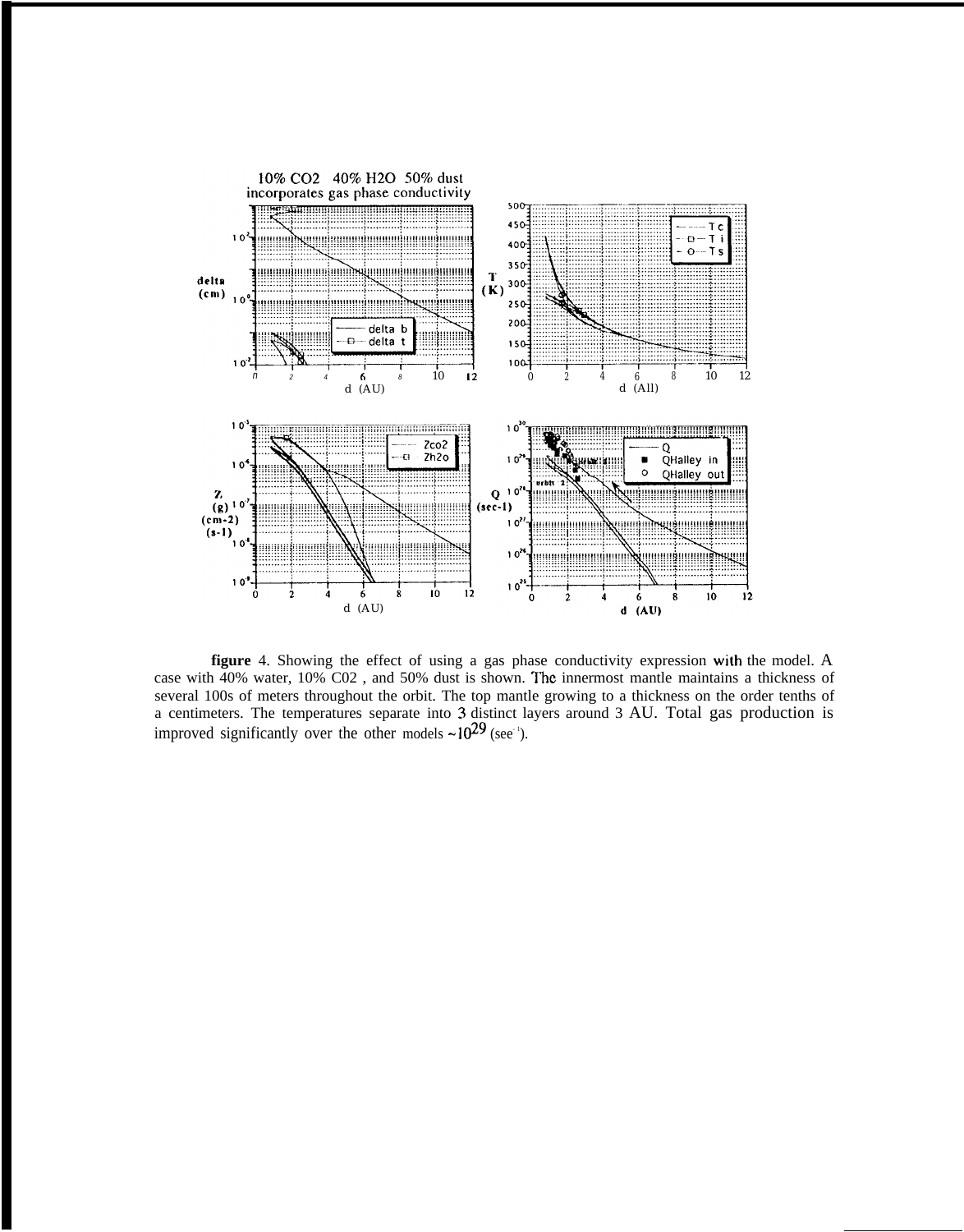

figure 5. Showing the effect of using an expression for the conductivity of the silicate grains that is based on disordered crystal structure, Cahill et al., [1980], for a water ice and dust comet. Total gas production is improved over the other water ice and dust models by an order of magnitude.